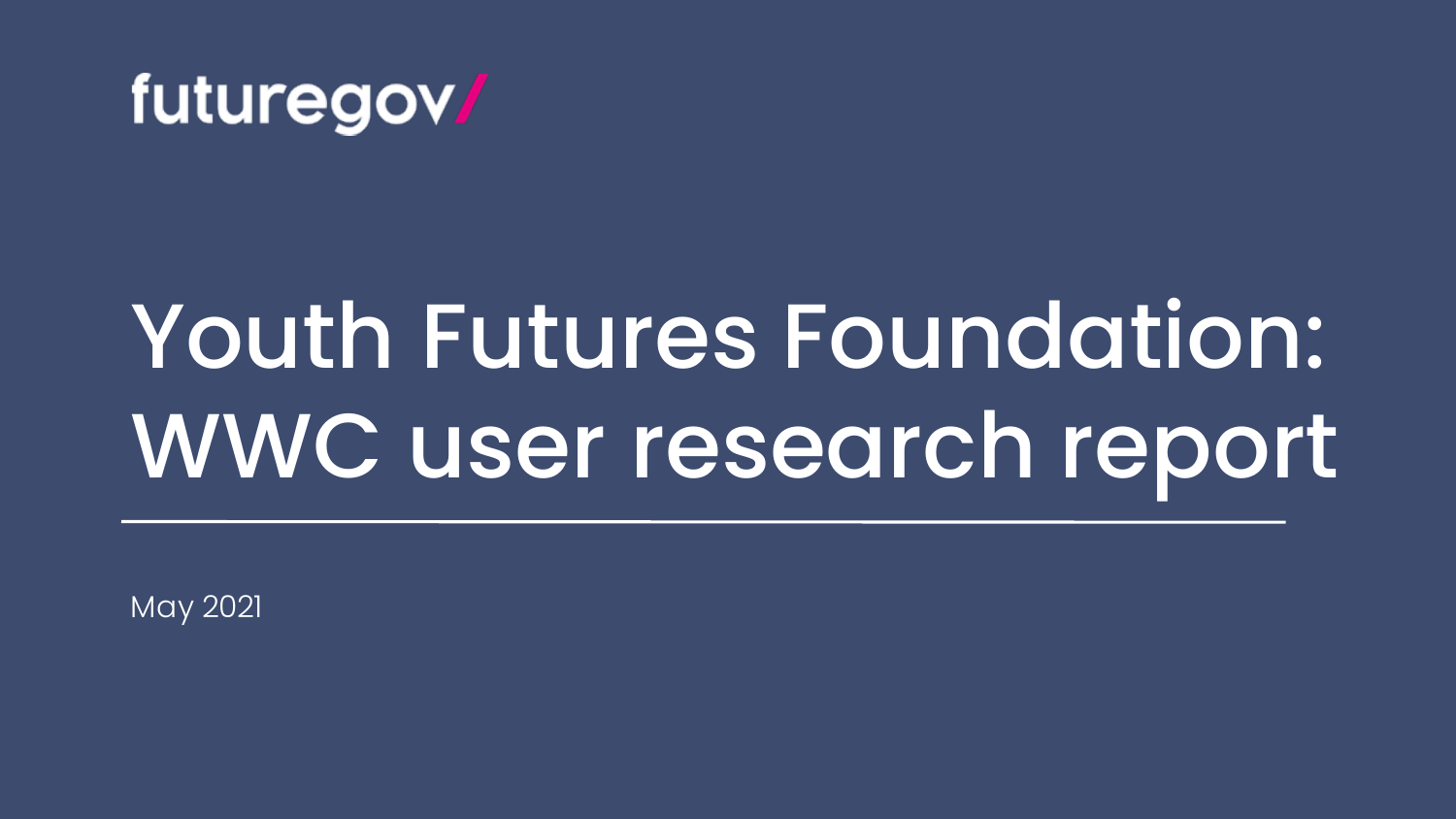## **1. Background and context**

futuregov.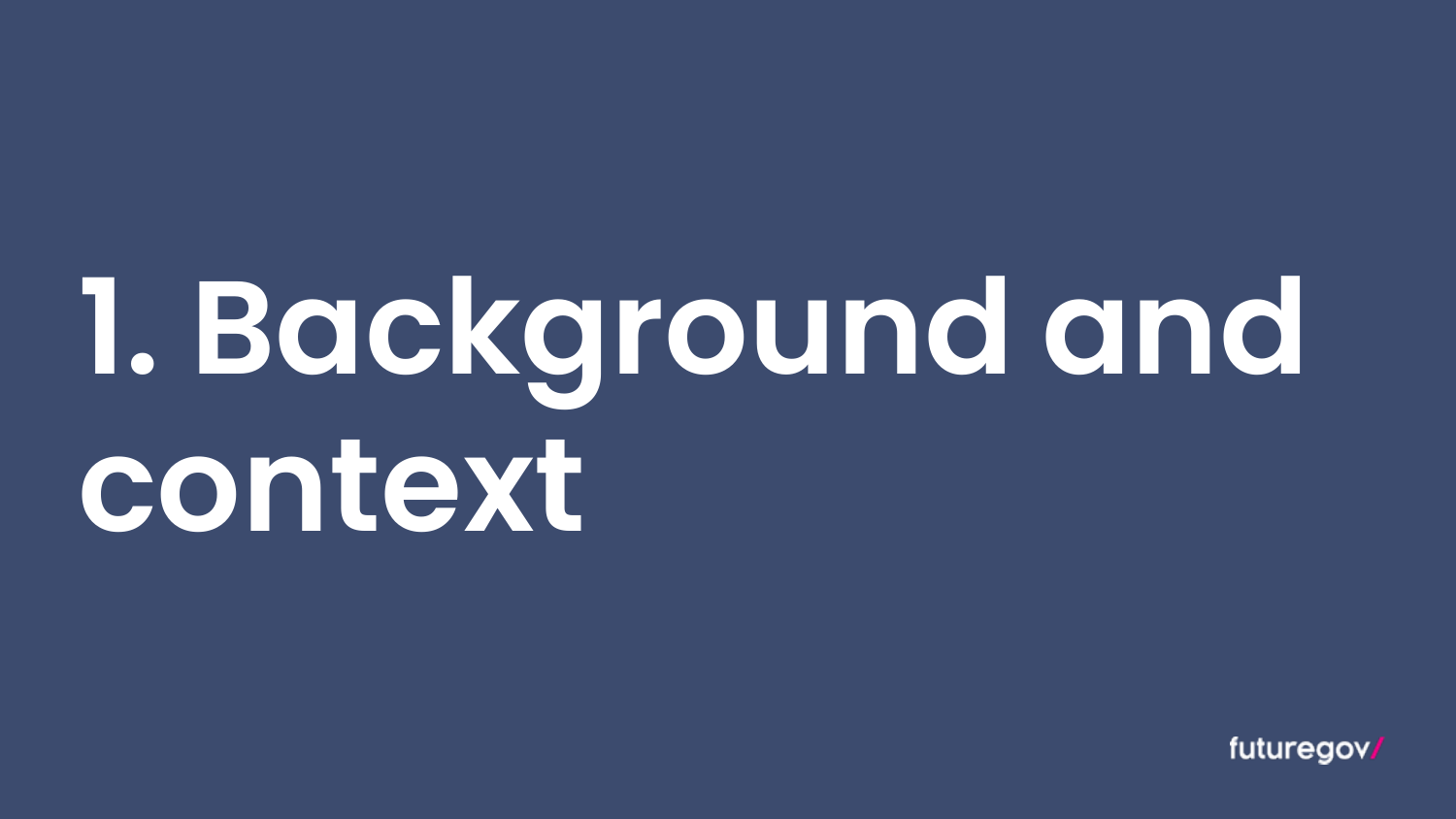Our Vision and Mission as Youth Futures Foundation Our Vision:

A society where all young people have equitable access to good quality jobs.

Our Mission:

To narrow the employment gap by **identifying**  what works and why, **investing** in evidence generation and innovation, and **igniting** new ideas that change behaviour and practice.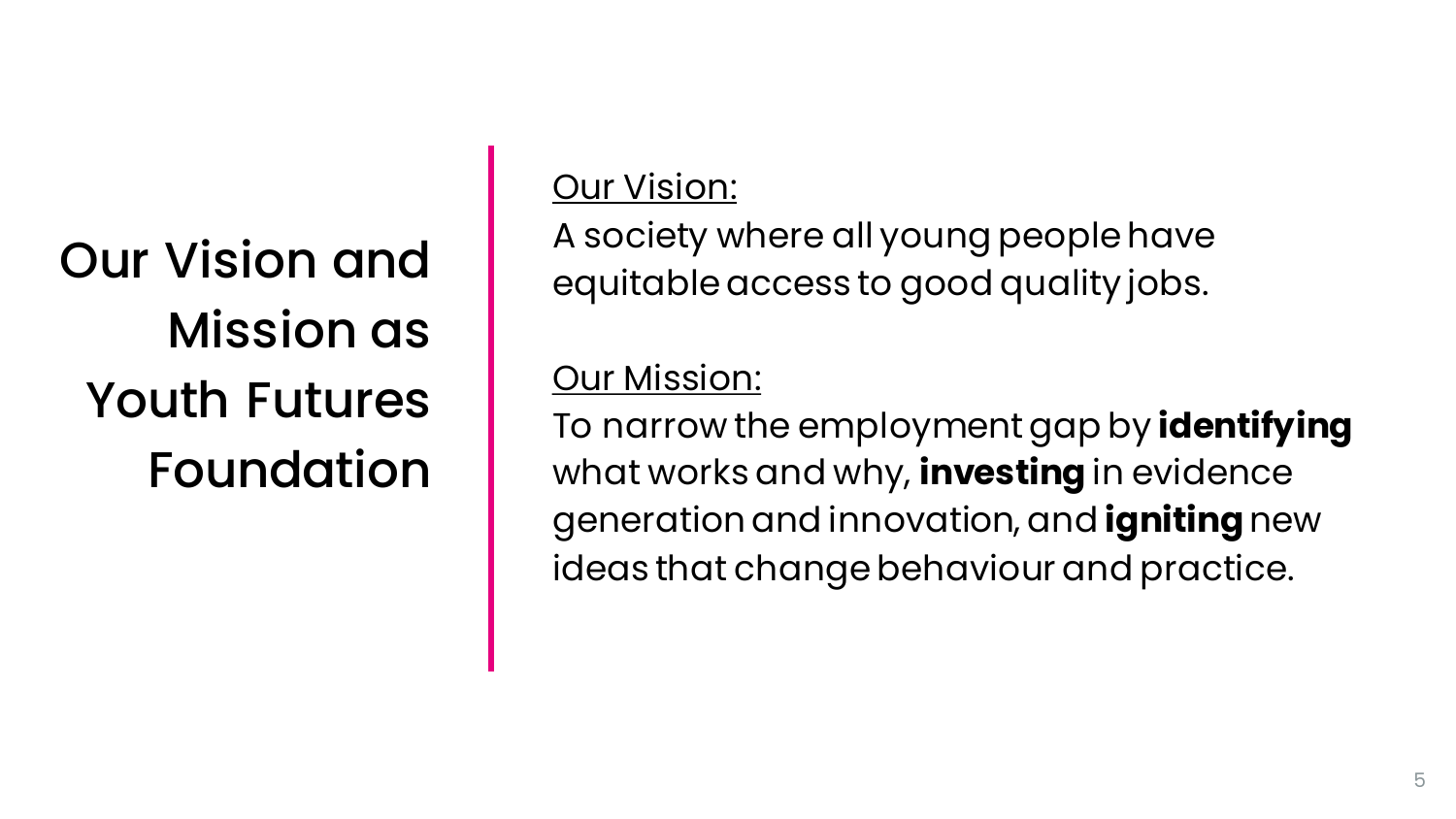Our ambition to adopt a 'What Works' approach

We believe that a **'What Works' approach** - the creation, curation, sharing and translation of high quality evidence -- is the most effective way for us to enable our stakeholders to make decisions on future policy and practice affecting young people's prospects.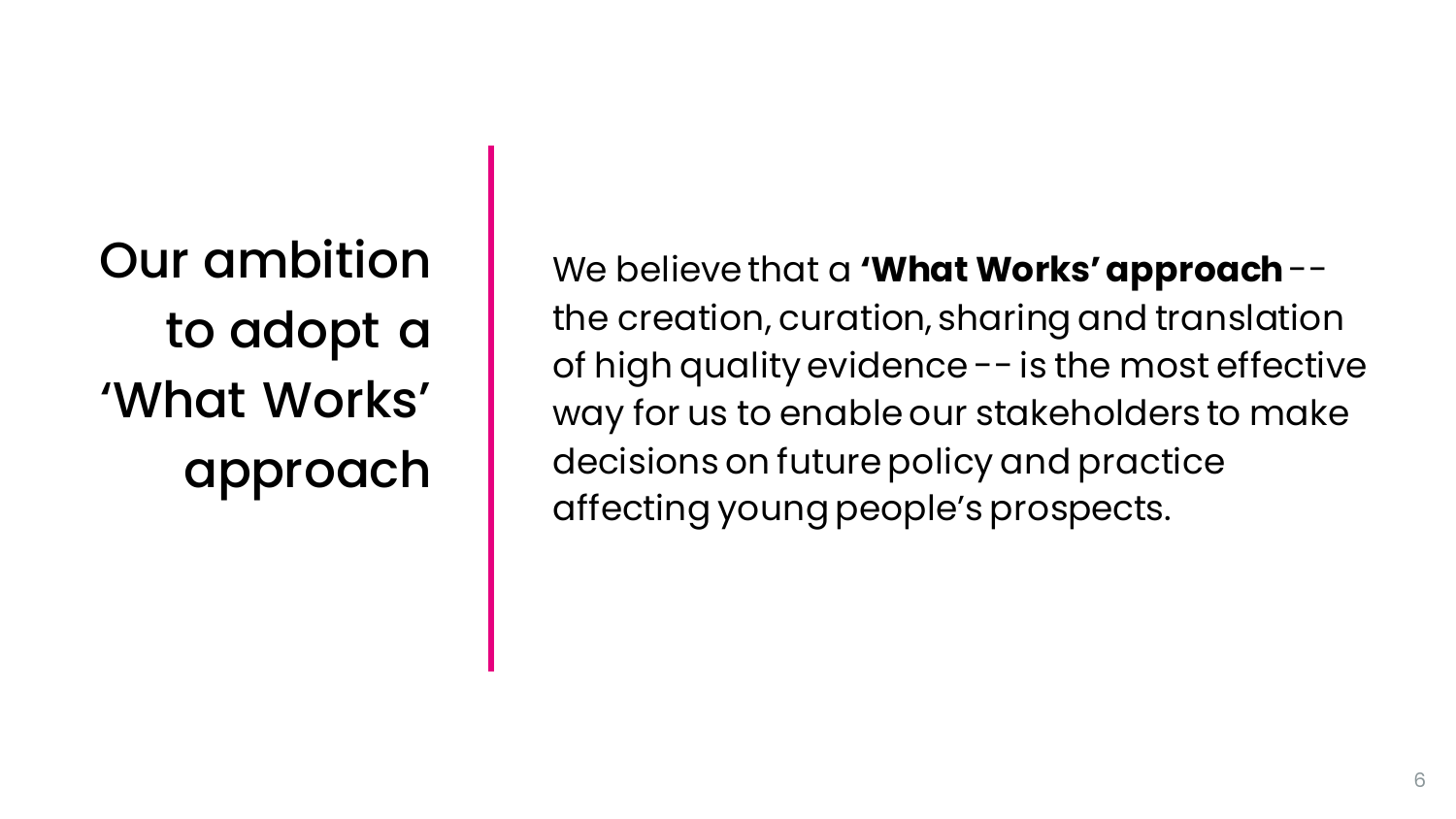# **2. The aim of this project**

futuregov.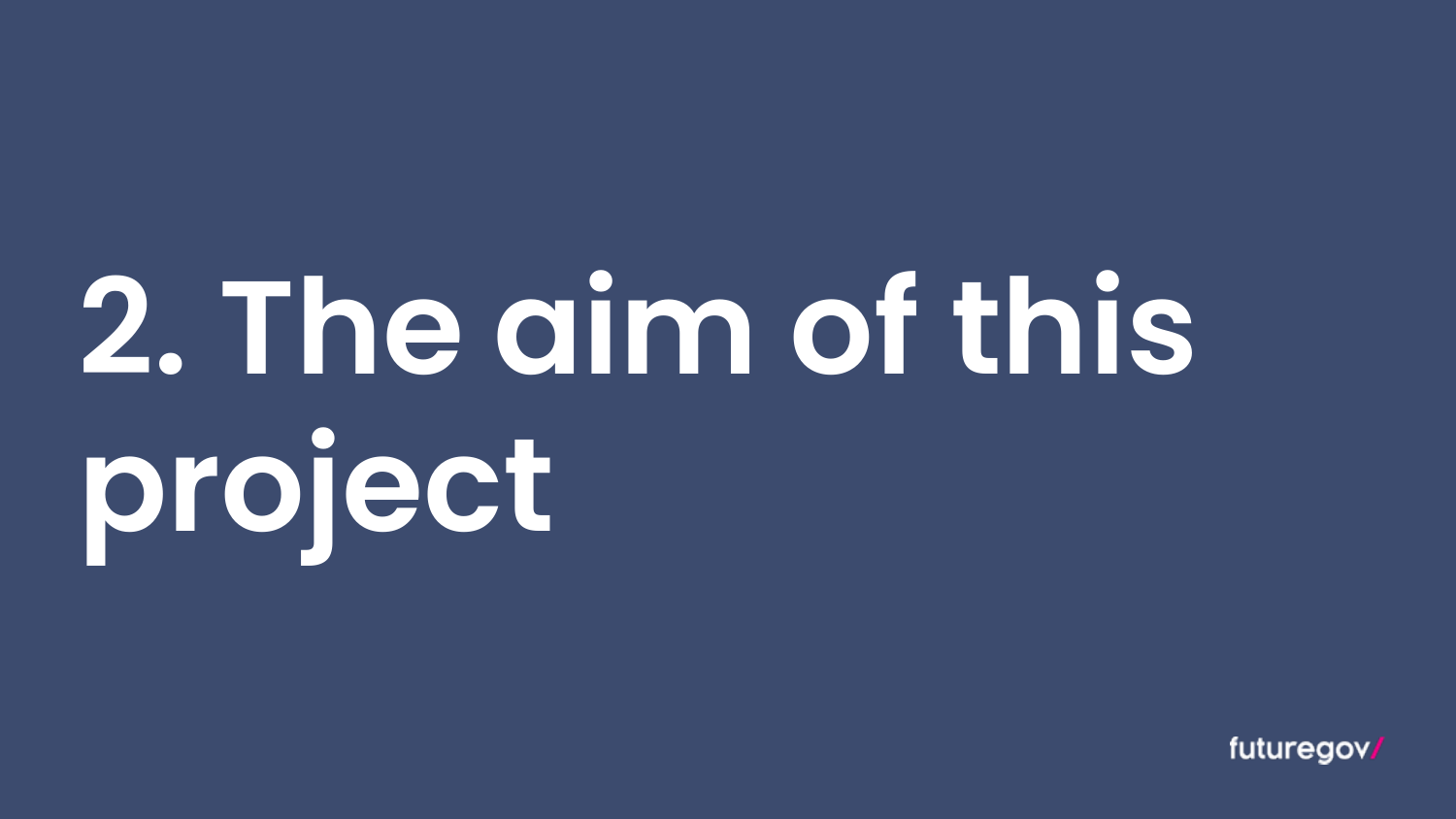## What was the aim of this project?

To inform **our strategy and direction** of the development of a 'What Works' approach by increasing our understanding of our key stakeholders.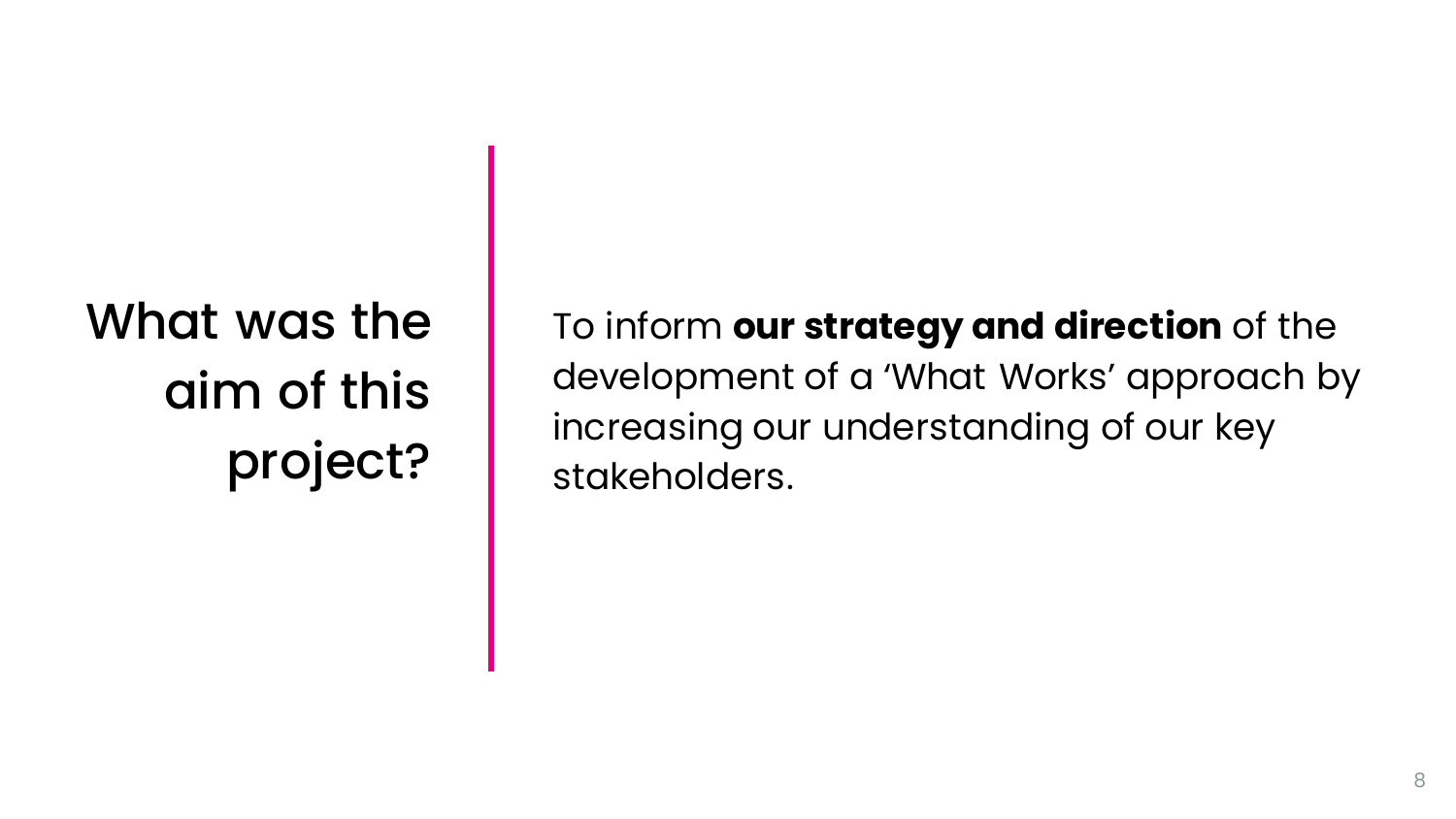Who are the stakeholders we wanted to understand?

This project has focused on Youth Futures' main **stakeholder** groups:

- **Employers**
- 2. Practitioners
- 3. Policymakers

Within these groups, this research has further identified specific **audiences** to target with our messaging, and **users** who will engage with our research and evidence outputs directly.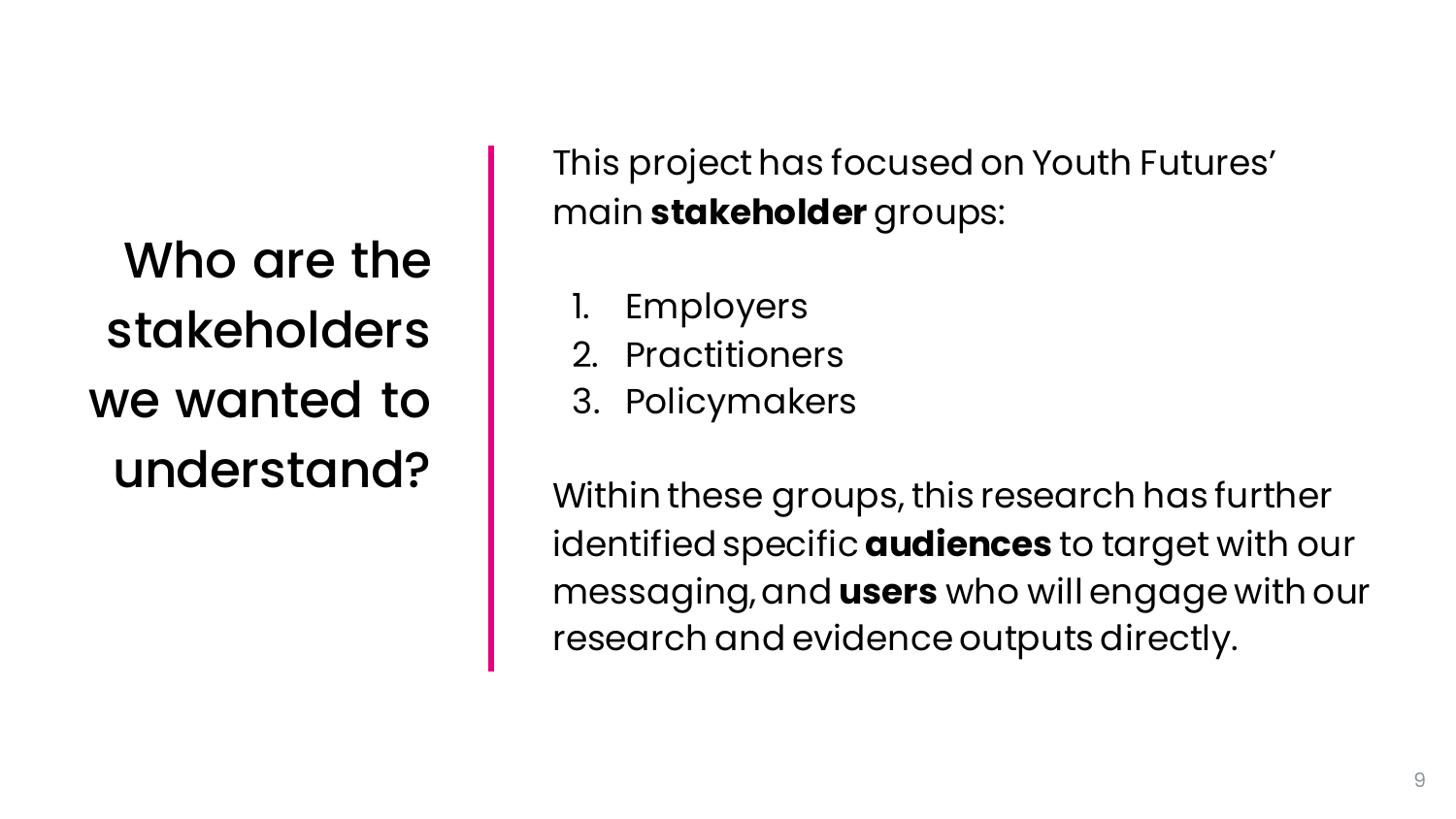What did we want to learn about the different stakeholders groups?

We focused on learning about them as potential **users** of Youth Futures Foundation's research and evidence outputs/services, specifically:

- Their needs for research, evidence and information
- How they are likely to best engage with Youth Futures Foundations outputs and services
- How it's best to tailor the presentation of evidence to different needs, and through what channels.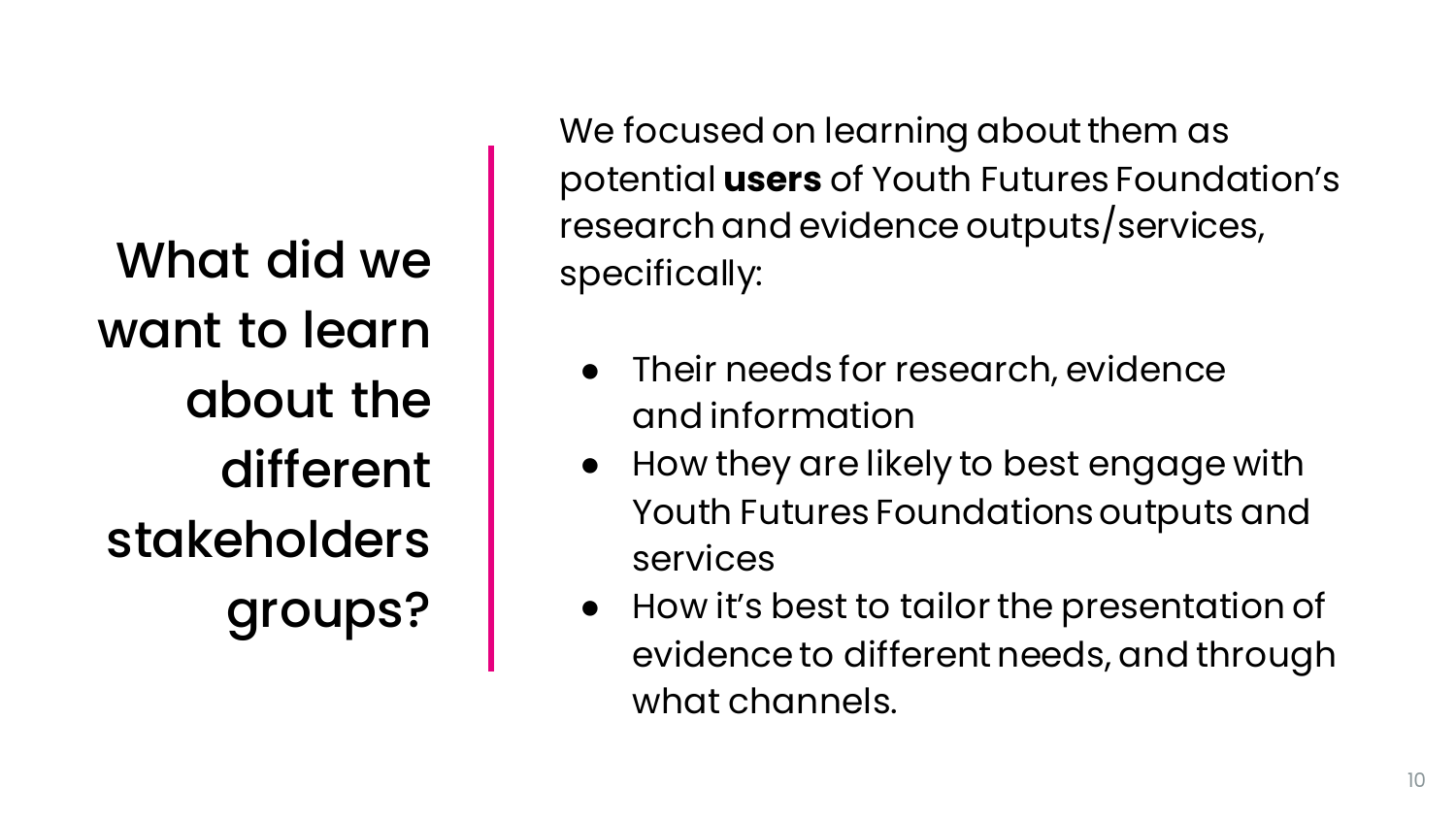# **3. Our approach**

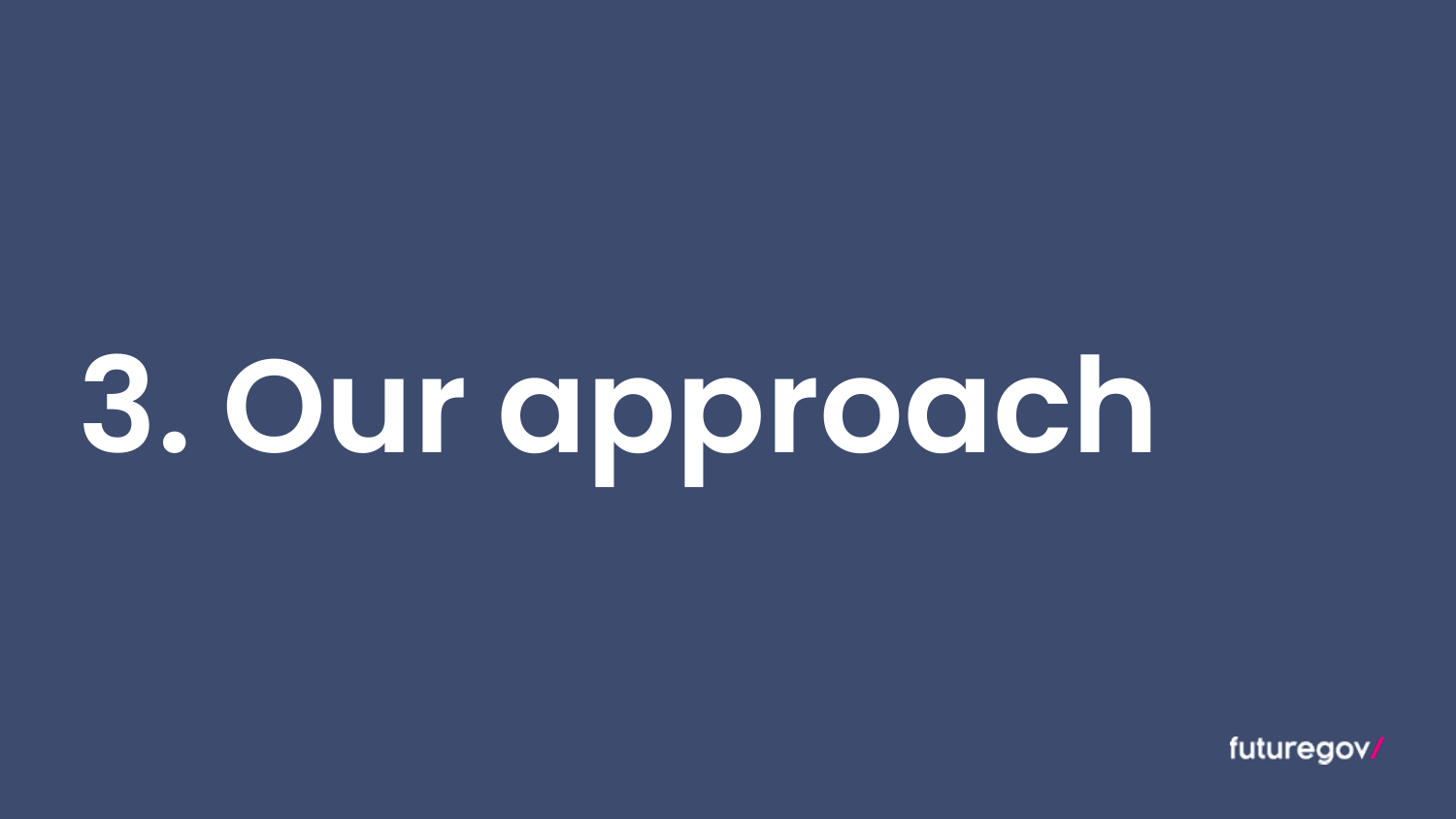Using design research as a methodology

Design research is about **learning**, building enough **evidence** in order to have confidence in decisions, and plan **what to do next**.

Throughout this project we have been rigorous in our thinking about methodology, sampling, running interviews, synthesis, forming and testing hypotheses, in order to validate/invalidate our riskiest starting assumptions.

If you're interested in reading more about design thinking and research - take a look at these sites: [Design thinking defined](https://designthinking.ideo.com/) [IDEO / Doing research that](https://blog.wearefuturegov.com/doing-research-that-makes-a-difference-578f05cba3ff)  makes a difference Kiran Dillon / Asking the right [questions to frame the problem](https://medium.com/leading-service-design/asking-the-right-questions-to-frame-the-problem-4df95a317983) Ben Holliday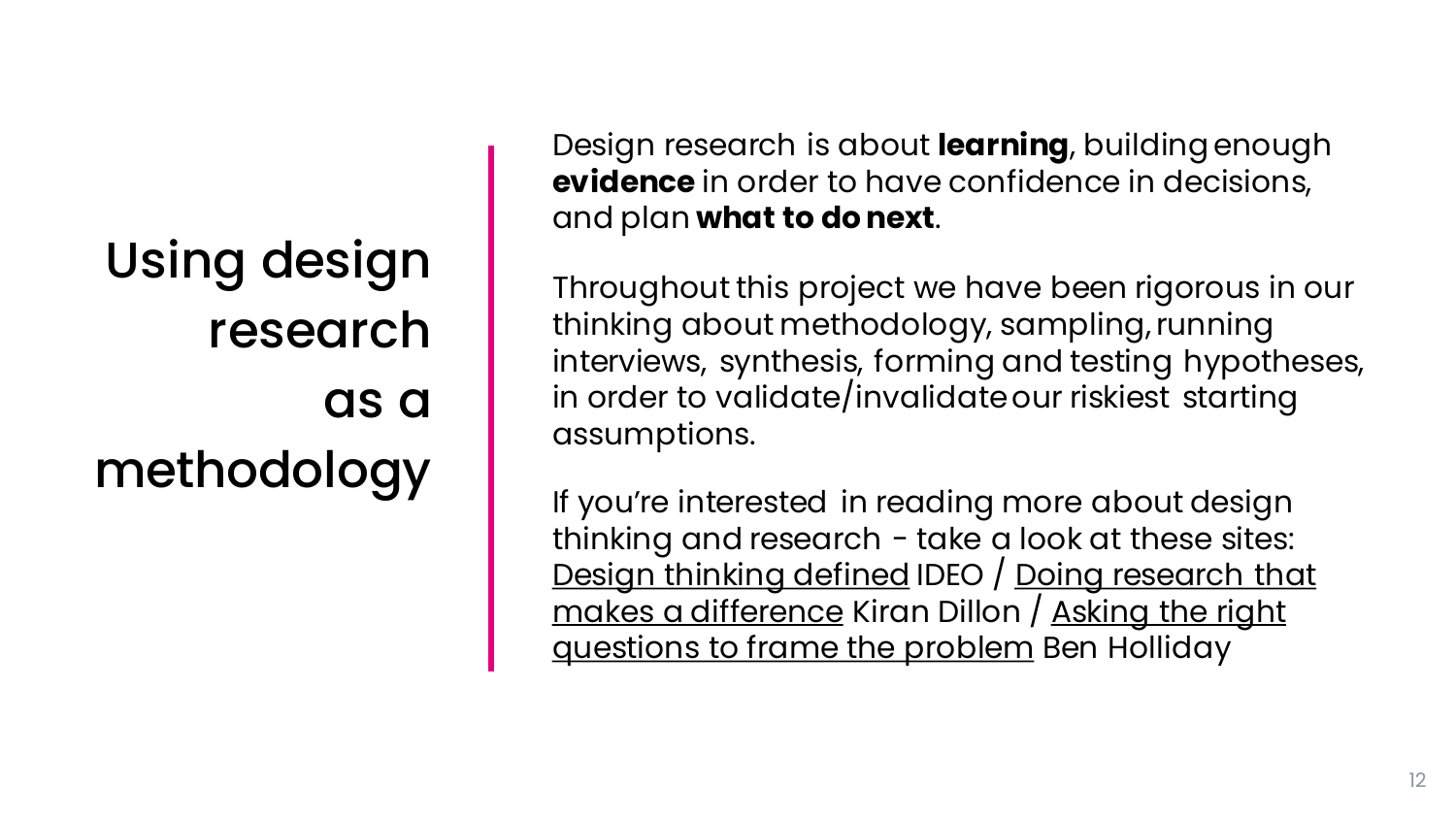### Where does this project fit in the design process?

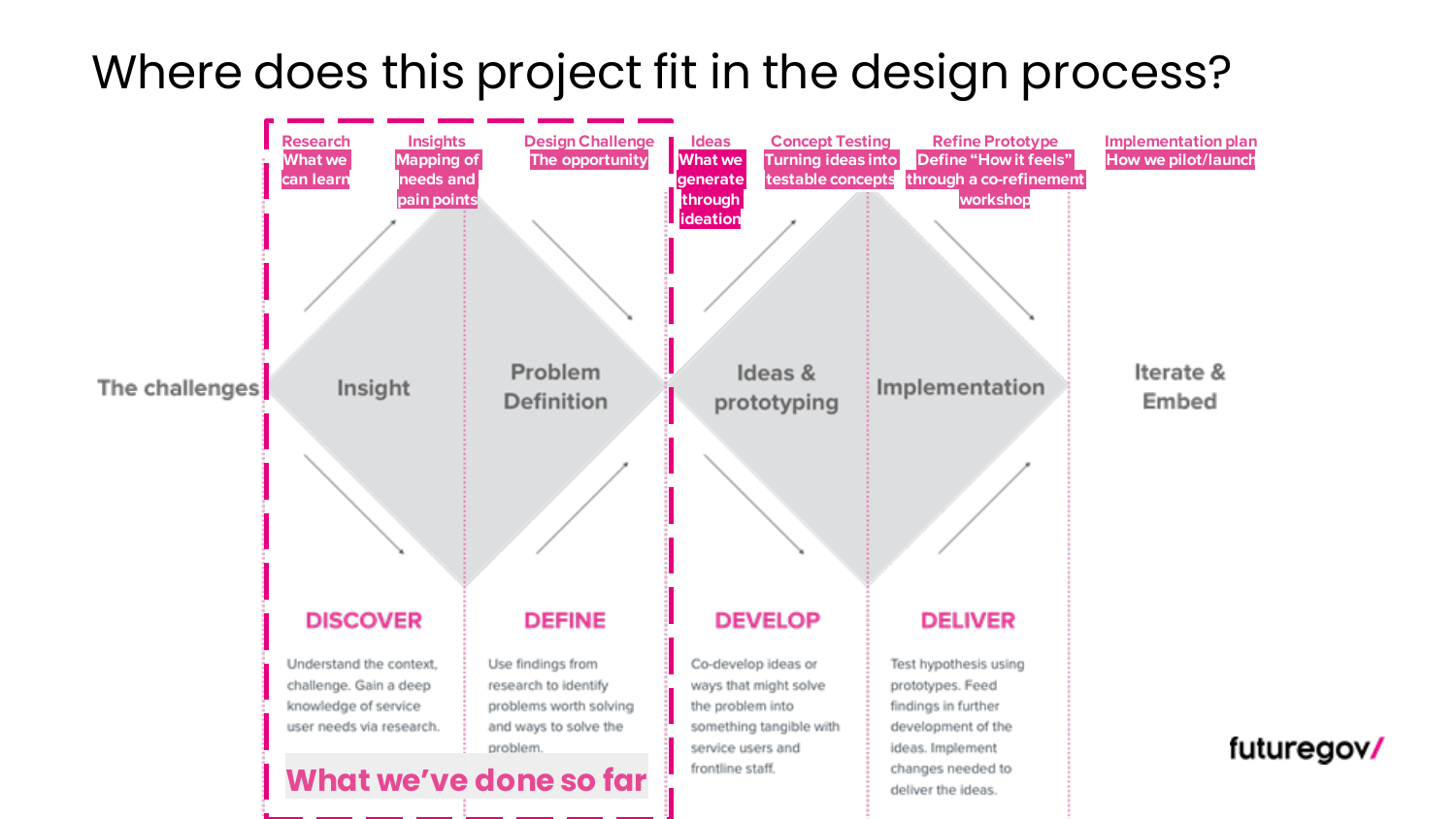## Our approach: iterative learning cycles



We gathered existing assumptions and hypotheses from within Youth Futures Foundation as well as identifying more open-ended questions to design our research activities.

Continuously learning throughout our research, we created space to analyse and reflect on the themes and patterns coming through the research, so we could iterate our approach to make sure we could answer all our lines of enquiry.

Following our final synthesis session we were able to turn themes and patterns into clear insights and user needs.

Using our insights and user needs, we identified potential opportunity areas in the form of 'How might we' questions, following a logic model to illustrate opportunities for change in line with Youth Futures' theory of change.

In this report we have outlined all our insights, needs and opportunity areas to inform the next stages of Youth Futures Foundation's work to define their What Works strategy.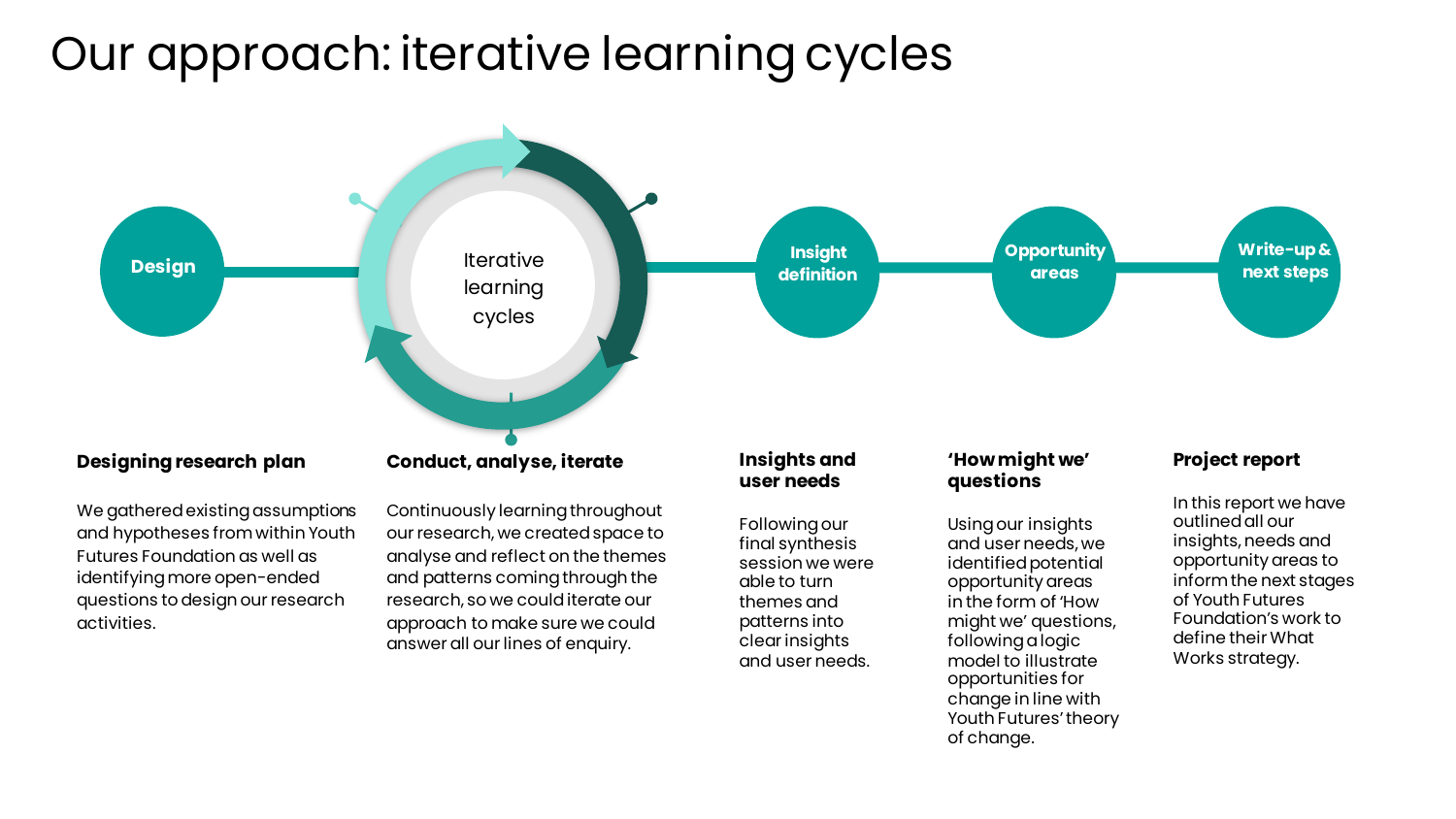Working together as a blended team

Working together as a blended team with Youth Futures Foundation and FutureGov team members allowed us to have **regular and effective learning cycles**, and **jointly own** the direction the research was taking

From a commissioning perspective, it was easier to **stay close** to the research

From a supplier perspective, we were able to get a **greater understanding** of organisational strategy and how best to design our research approach and frame our findings in the most useful way for Youth Futures Foundation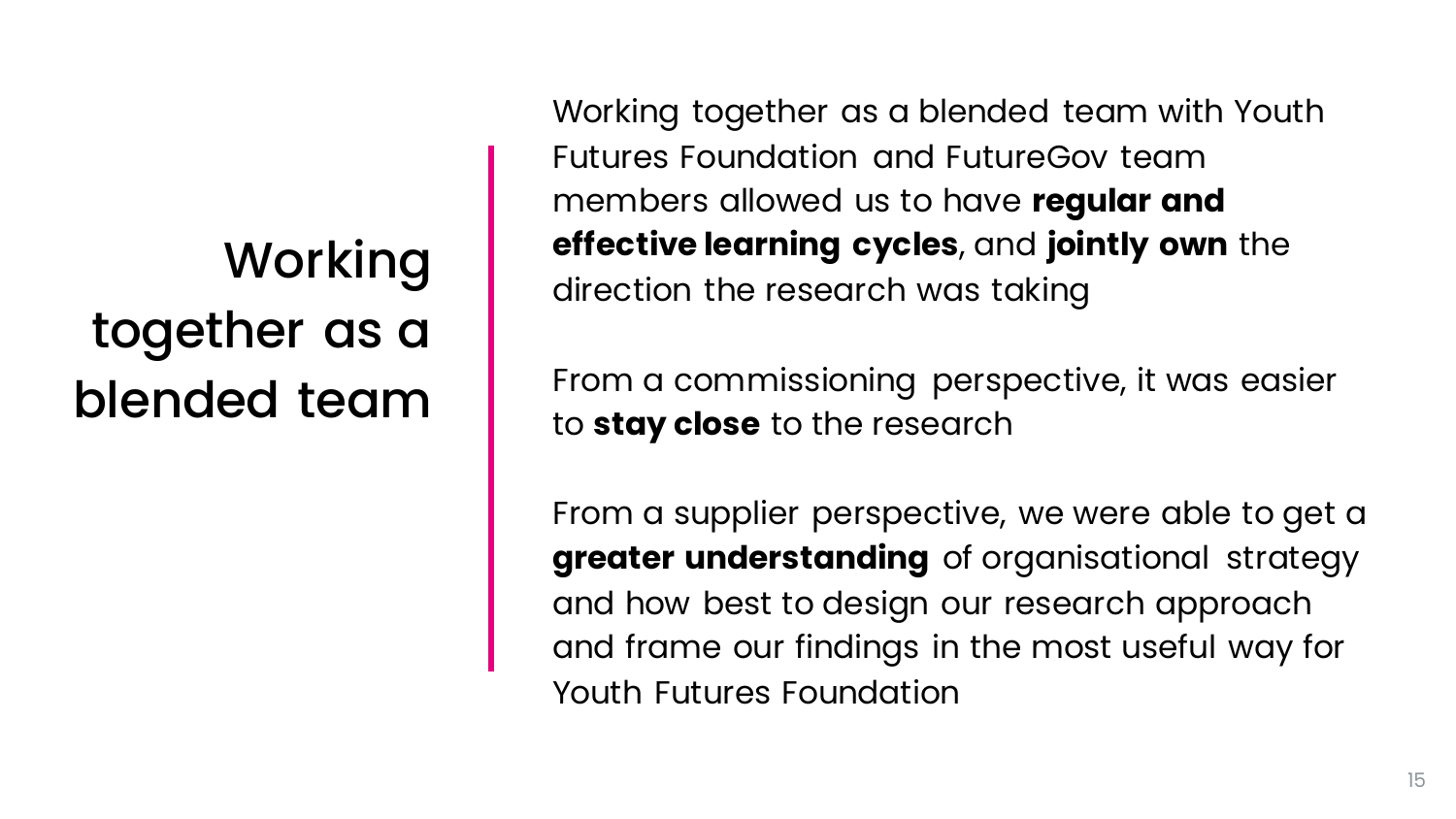## **Who we've spoken to...**

Our plan throughout has been to measure our sample by **quality of findings, not by the number of people we have spoken to**.

We paused at the halfway point to reflect on what we were learning and any sample changes we needed to make to ensure all our lines of enquiry were answered with confidence. Following that pause (4 weeks ago), we spoke to 9 more participants and gained a greater understanding of the 'support provider' segment for employers and practitioners.

Throughout, we prioritised the **employer and practitioner perspective** in line with the business plan focus.

We recommend that any further research captures the experiences of policymakers to a greater degree.

#### **The Employer perspective:**

6 participants overall; an even mix of employers and support provider organisations e.g. specialist recruiters, external consultants, impact/evaluation specialists, HR professional bodies.

#### **The Practitioner perspective:**

7 participants overall; 3 practitioners/service providers and 4 support provider organisations e.g. skills support, trade member organisations.

#### **The Policymaker perspective:**

5 participants overall; 3 local and 2 central government policymakers.

#### **The What Works Centre perspective**

2 participants overall; two different What Works Centres.

#### **The Young Person perspective:**

1 x 90 mins workshop with 8 Future Voices members Engagement to re-start when prototyping of possible options for Youth Futures Foundation's evidence product/service begins.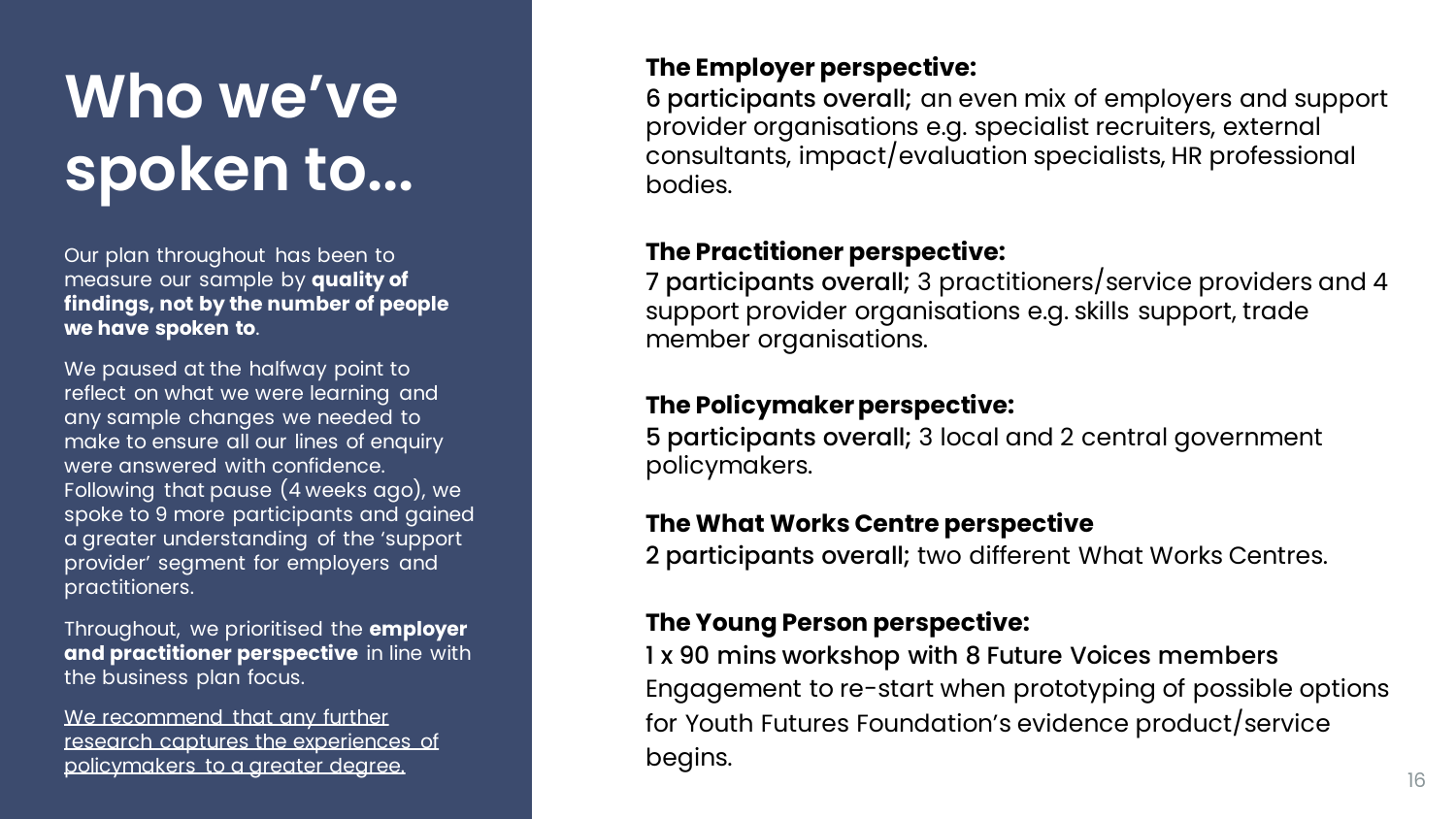## **4. What have we learnt?**

futuregov/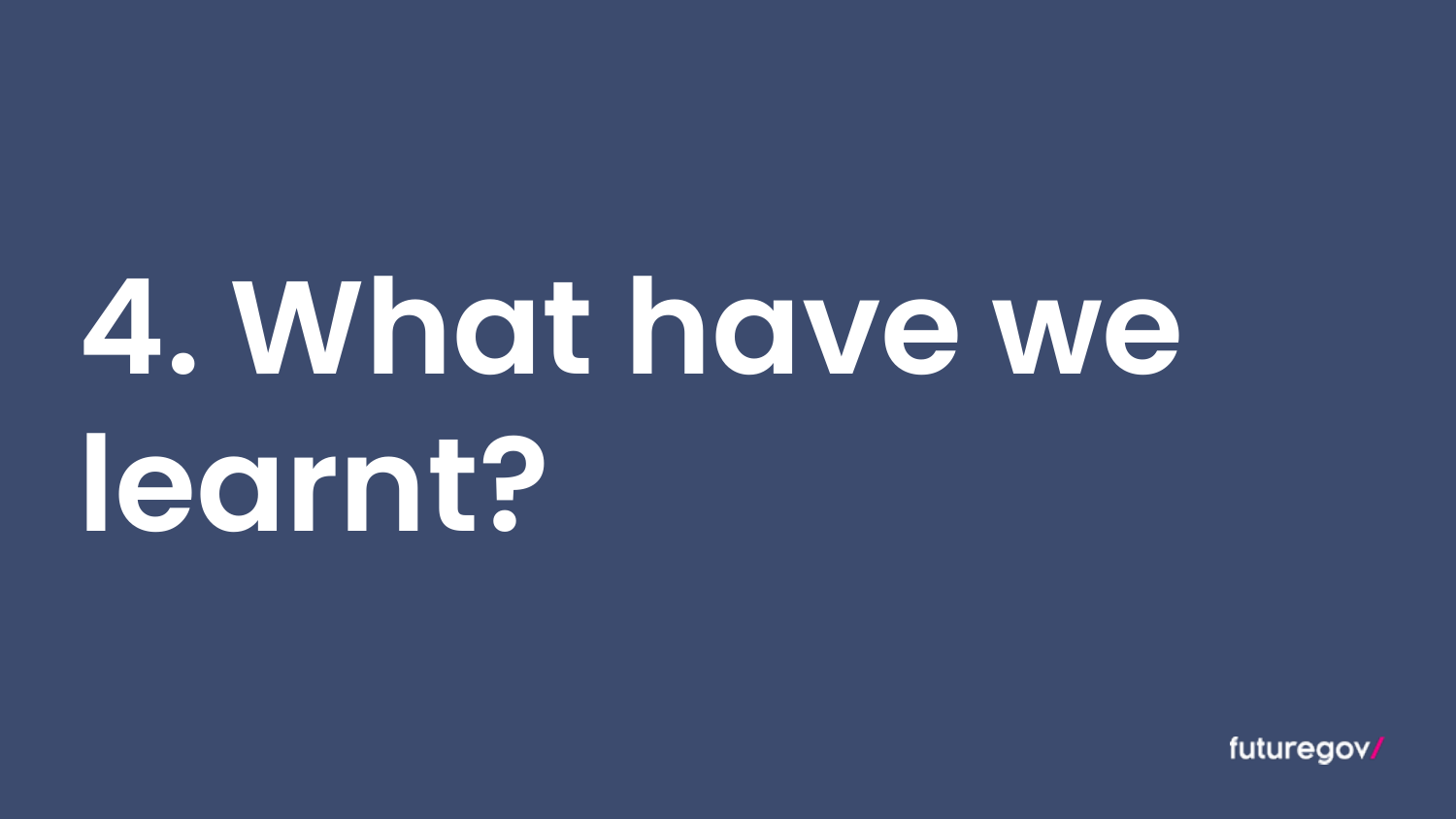**How to use the findings from this section**

The following slides present **key findings** from the different participant group's perspectives and the summary of their needs.

Here's how you can use this content in the next steps:

- **Insights** about how employers, practitioners, policymakers and their support providers engage with What Work Centres (WWC) and academic evidence, to inform future development of Youth Futures Foundation's WWC strategies
- **Opportunity areas**around how to support and engage target groups for Youth Futures Foundation to explore
- **User needs** to enable Youth Futures Foundation to design and test prototypes which truly solve a problem for target groups (see this GDS link for more information about '[user needs](https://www.gov.uk/service-manual/user-research/start-by-learning-user-needs)')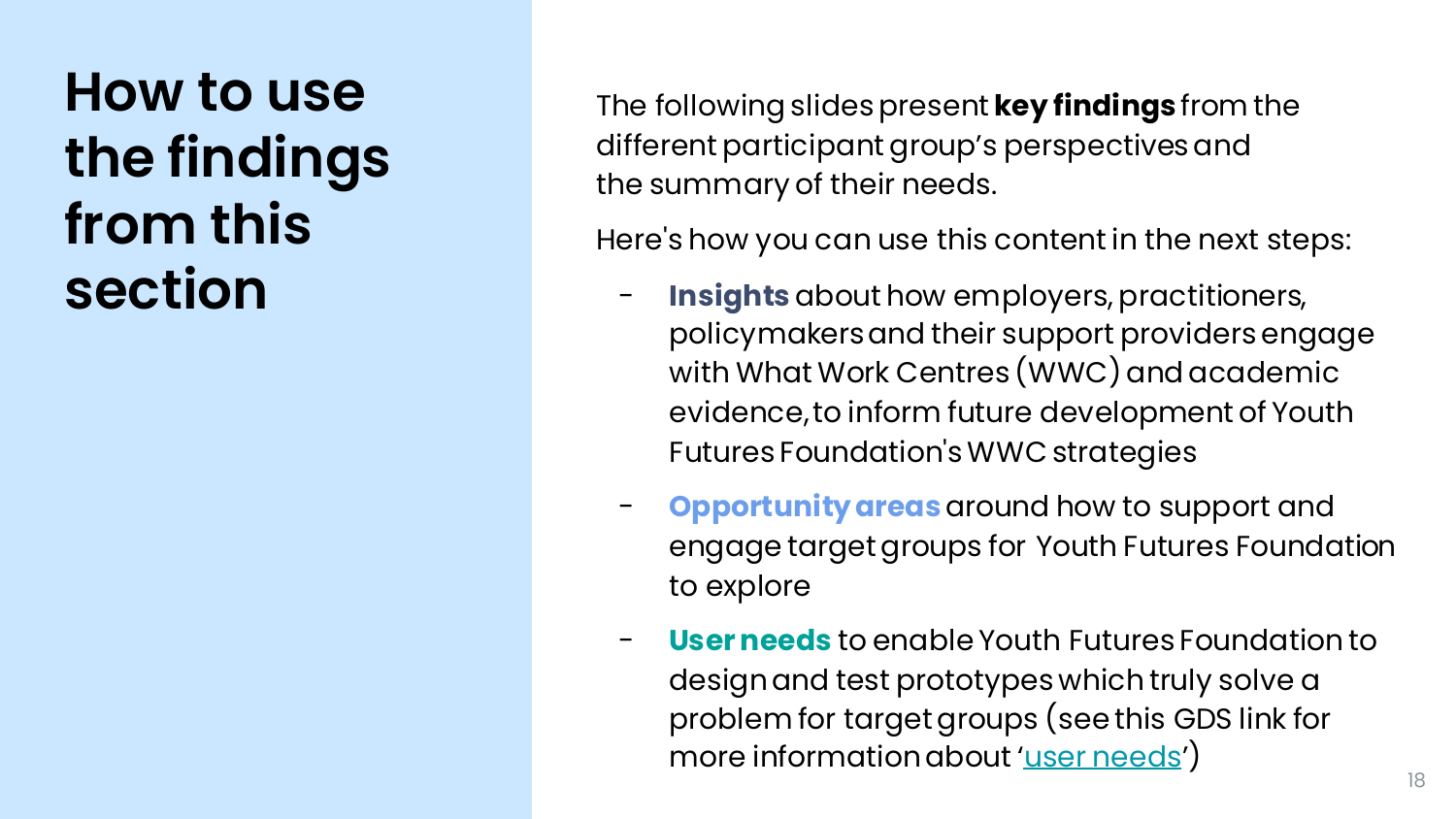**Youth Futures Foundation's stakeholders will not all benefit from toolkits and evidence reviews;** some will require more practical guidance

The ambition of Youth Futures Foundation is to influence a broad range of **stakeholders** across the Youth Employment system. We tested the hypothesis that employers, practitioners and policymakers would engage with toolkits and evidence stores in the style of What Works Centres and thereafter feel compelled to change their practice.

We tested this hypothesis using existing toolkits with employers, practitioners, their support providers and policymakers.

We've found that a traditional WWC toolkit **will not meet the needs** of **employers and practitioners** who require **more practical, immediately applicable guidance** to help them make use of evidence about what works. However policymakers will continue to benefit from more detailed and rigorous toolkit models.

*Another WWC - Early Intervention Foundation - have recently published a [paper](https://www.eif.org.uk/report/supporting-evidence-use-in-policy-and-practice-reflections-for-the-what-works-network) which articulates similar findings around the need to frame evidence differently to support practitioners and policymakers to change their behaviour in an evidence-based way.* 

More detail on the specific behaviours and needs of each group to be found on the following slides.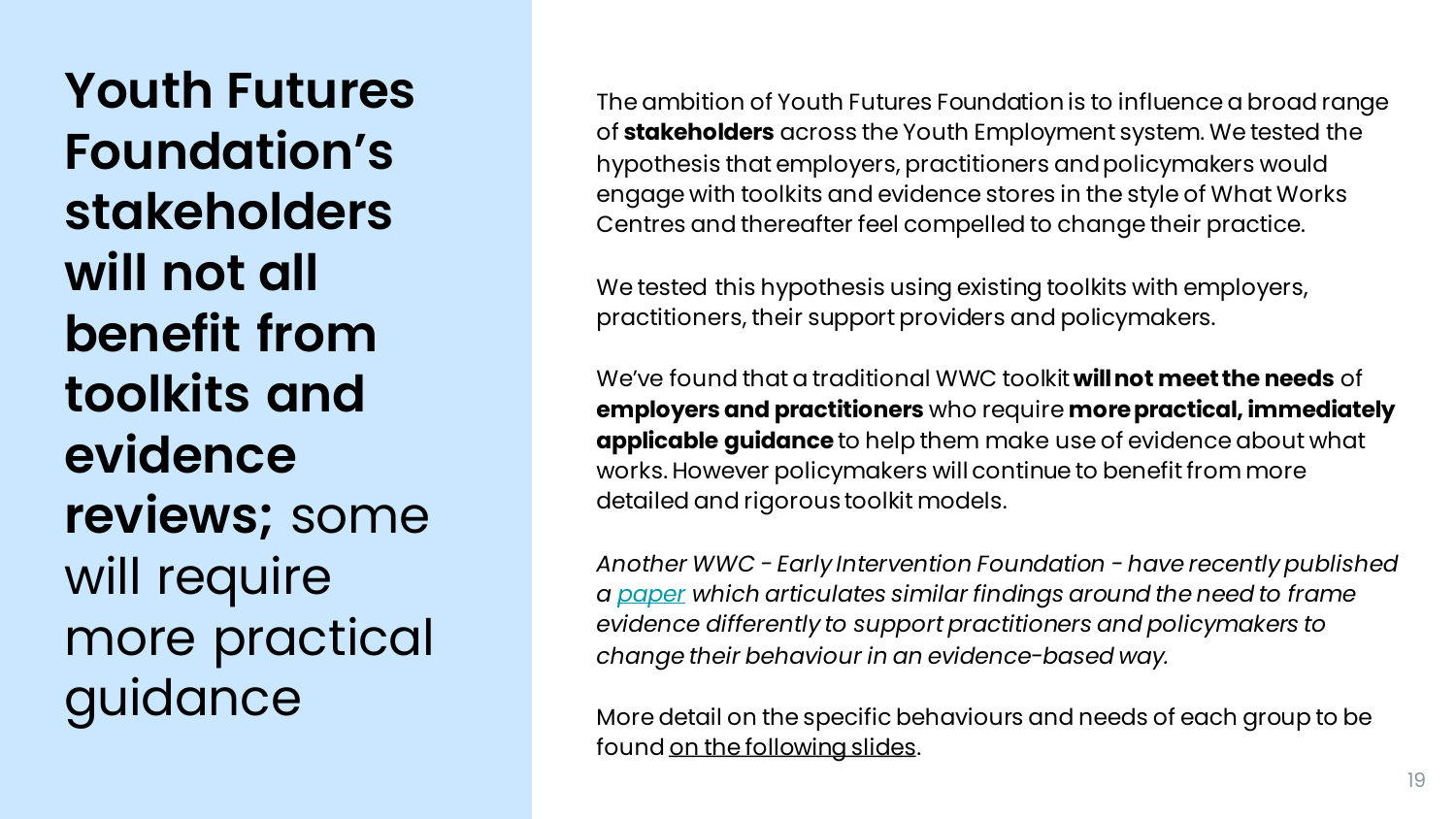#### Insights

### What we learned about the **employer perspective**

Contrary to our initial hypothesis, the size of an organisation is not necessarily the determining factor as to whether an employer is likely to engage with research and be compelled to set up youthfocussed interventions. Rather having the **capacity**  (time/resource),**capability** (training and skills) **and motivation** (drive and interest) to spend time engaging with research to/policies is more influential.

Alongside these capabilities, we believe there are also **conditions required for change,** for example: a non-traditional organisational culture, leaders who care enough to make change happen, financial incentives to change (e.g. apprenticeship levy).

However, even if all the right conditions and capabilities for employers to be motivated to engage in research and develop their own interventions are in place, we have observed that they may still opt to **buy in support** to help them design a more **bespoke initiative** (tailored to their org, industry, including all the right pastoral support etc.)

#### **Quotes**

"Size of the org and attitude makes a significant difference - though not all big orgs are doing something [around youth initiatives]...it's very complex" - Employer

"How interested is the organisation  $-$  are they just ticking a box? Resource will be needed if orgs want to make meaningful change" - Employer

"We link up corporations...to share stories of what worked in practice and how successful it was with other corporates. Not many corporates want to be a pioneer in doing this kind of thing. Hearing from other corporates makes it feel less risky". - Specialist support provider

"Interpreting [research and evidence] and adapting for your environment requires skills, knowledge, motivation, time etc" - Employer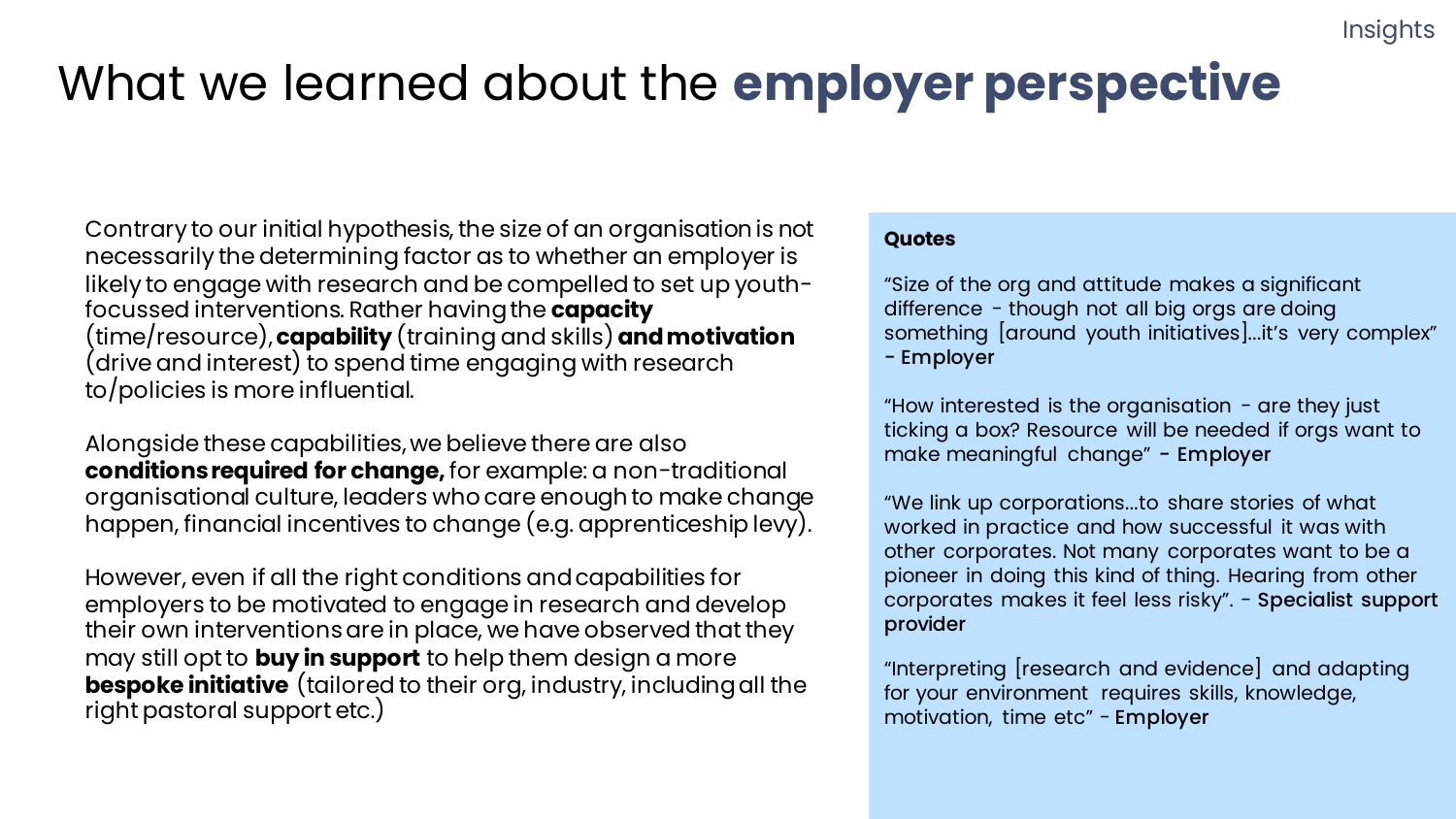## What we learned about the **employer perspective**

If a purely research/evidence offer won't meet their needs, **how might Youth Futures Foundation offer other types of support to support employers** to develop the right capabilities and conditions (motivations, management, structure, culture etc.) required to be more 'youth-friendly'? For example, can Youth Futures Foundation be a convener, bringing together best practice from industry?

If employers are buying in bespoke support from specialist providers, **how can Youth Futures Foundation help them use research and evidence in their work** so that their support is evidence-based? Through the people we spoke to, we observed that there is a 'use of evidence' spectrum, along which we found some support providers who deeply engage in evidence to inform their offer, while others play more of a convening role for employers, to support the sharing of best practice rather than research about what works.

Is there **an opportunity for Youth Futures Foundation** to occupy the empty space on this spectrum? For example, producing and effectively disseminating content about what works that employers can easily apply to their own contexts.

#### **Quotes**

"[On WWC] Very academic feel...not sure employers would know it exists or what do Having someone to help interprwith it. They don't have the time or experts..."What am I going to do with that?". et this will be really important" - Employer

**Opportunity** 

areas

[Talking about reasons for buying in external support to set up youth-focussed interventions] "Bringing someone in - make it more bespoke…(but) more costly so will need to weigh that up" - Employer

"They really want to know the actual business case - how it ties into productivity etc. in the long run"*.* - Specialist support provider

"We provide a free toolkit and framework to better improve their recruitment and offer to young people. How to write a good job description, how they onboard, how can they provide quality employment to young people. The external research and reports feed into that, the things that young people are telling us feed into that." - Specialist support provider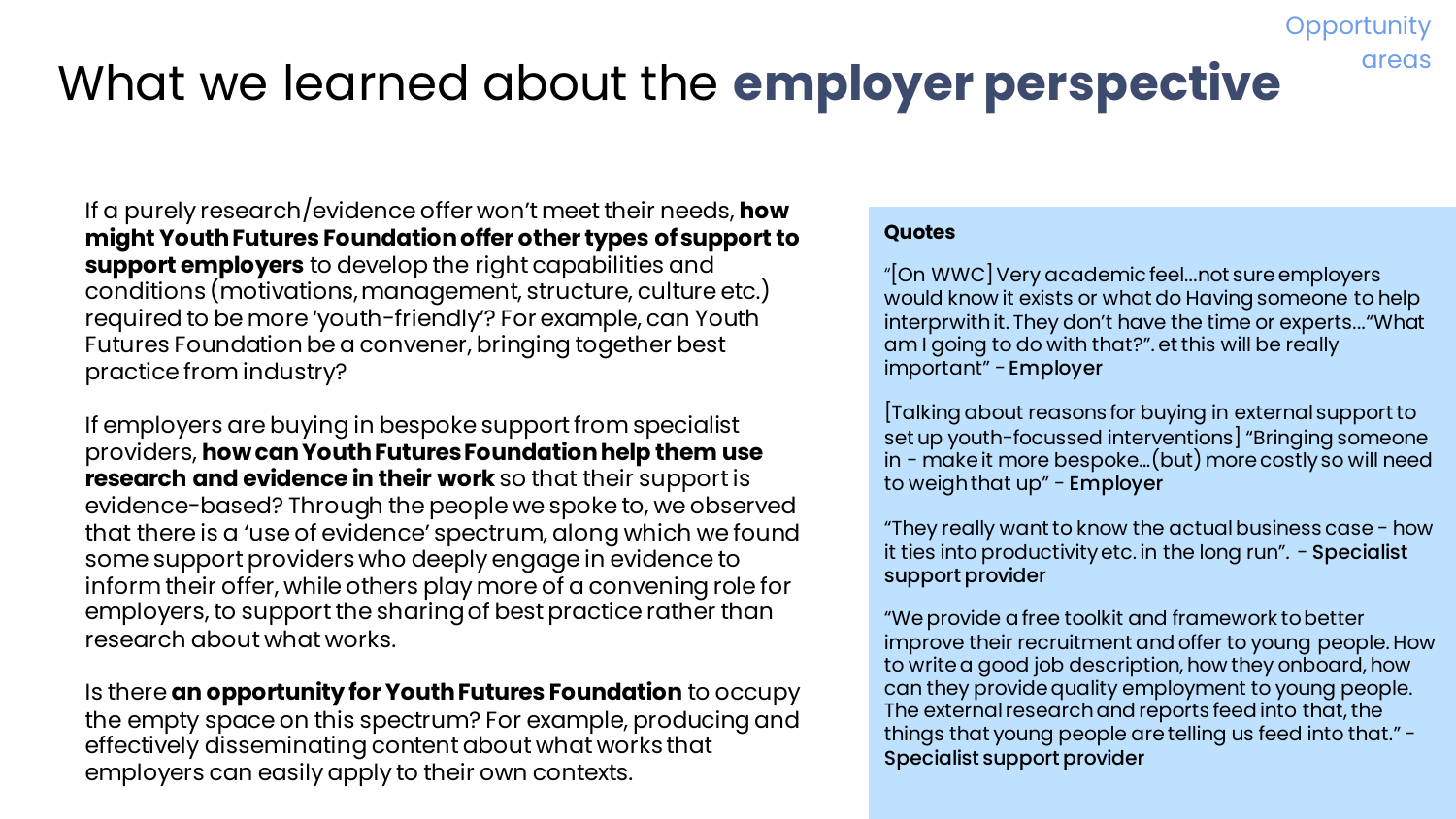#### User needs

## **Employers & their support providers as users**

As an employer I need **guidance** that I can pick up and use, that tells me **what to do** and **how to do it** to motivate me to change my organisational practices/set up youth initiatives.

As an employer I need **guidance** that feels **relevant** to my industry/sector context and helps me make the **business case** for changing our practices

As an employer support provider, I need **accessible analysis** of **up-todate** evidence that feels based on the day to day realities, concerns and pressing **challenges** of my employer clients, and allows me to provide them with bespoke guidance, programme design support, quality assurance and robust evaluation frameworks

As an employer support provider, I need **easy to digest** evidence about what programmes and interventions are **best and most effective** to design and deliver **better programmes**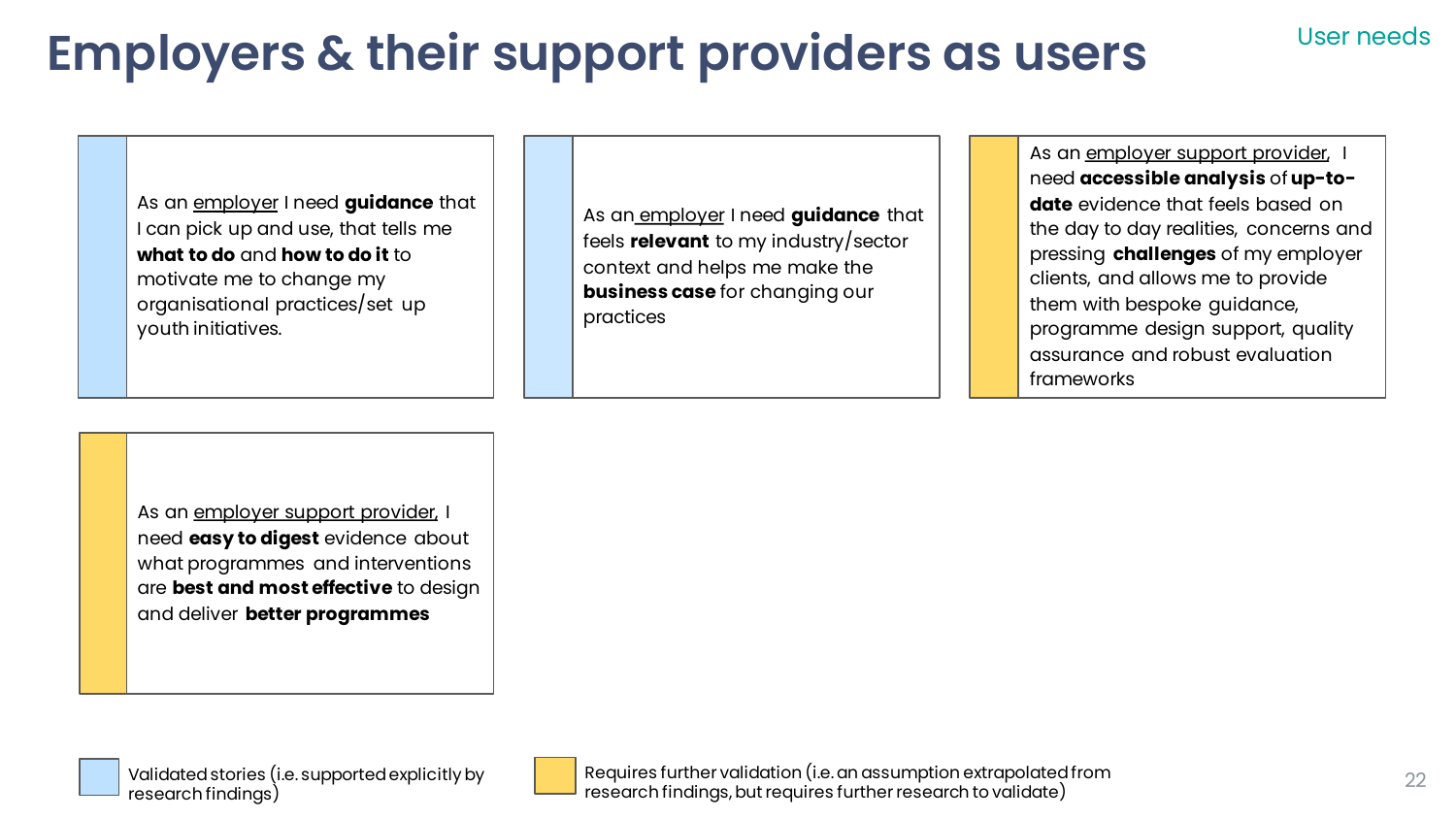## What we learned about the **practitioner perspective**

Practitioners are **not always incentivised by the system** within which they work to engage with high quality evidence when designing interventions/services to support young people. Examples of these disincentives include a **limited culture of learning and development** for practitioners in the youth sector space. This is either caused or impacted by the lack of time and resources available for such activities.

Practitioners tend to **value the voice of their users and clients** much more than evidence from secondary research when designing strategies or solutions. We heard that much of how they understand their context is based on direct consultation with the groups they're working with, rather than data not connected to their users. It seems that this human-centred approach might clash with the distant, academic feel of secondary evidence.

As such, for practitioners - especially smaller ones - **academic evidence frameworks**, such as impact, evaluation models, and rapid evidence reviews from other programmes, **do not feel applicable to their practice**, due to the fact that they do not immediately relate to the context (subject/issue/locality) the practitioner is working within. Practitioners delivering support or a service do not feel able or motivated to spend their **limited time and resource** analysing evidence and identifying what they can use to improve their practice.

#### **Quotes**

"Now, youth employment  $-$  is it a learning sector? Is it evidence based? No. They'll all tell you it is...So much of it is cultural. And the children's social care culture doesn't have the same professional standards as medical professions. And then in youth work, you get even further away." - Specialist support provider

"Our team come with a lot of experience about the problems that young people face and knowing the place...its legacy...culture e.g. 'second generation miner...that (intervention) works in that leafy suburb but might not work here'...we don't try and parachute in with the solution." - Practitioner

"Advisors - they would say they haven't got time to read that - we need to give people the space [if we want them to do the reading - If I shared this with the team I don't think people would read it, not through a lack of wanting to." Practitioner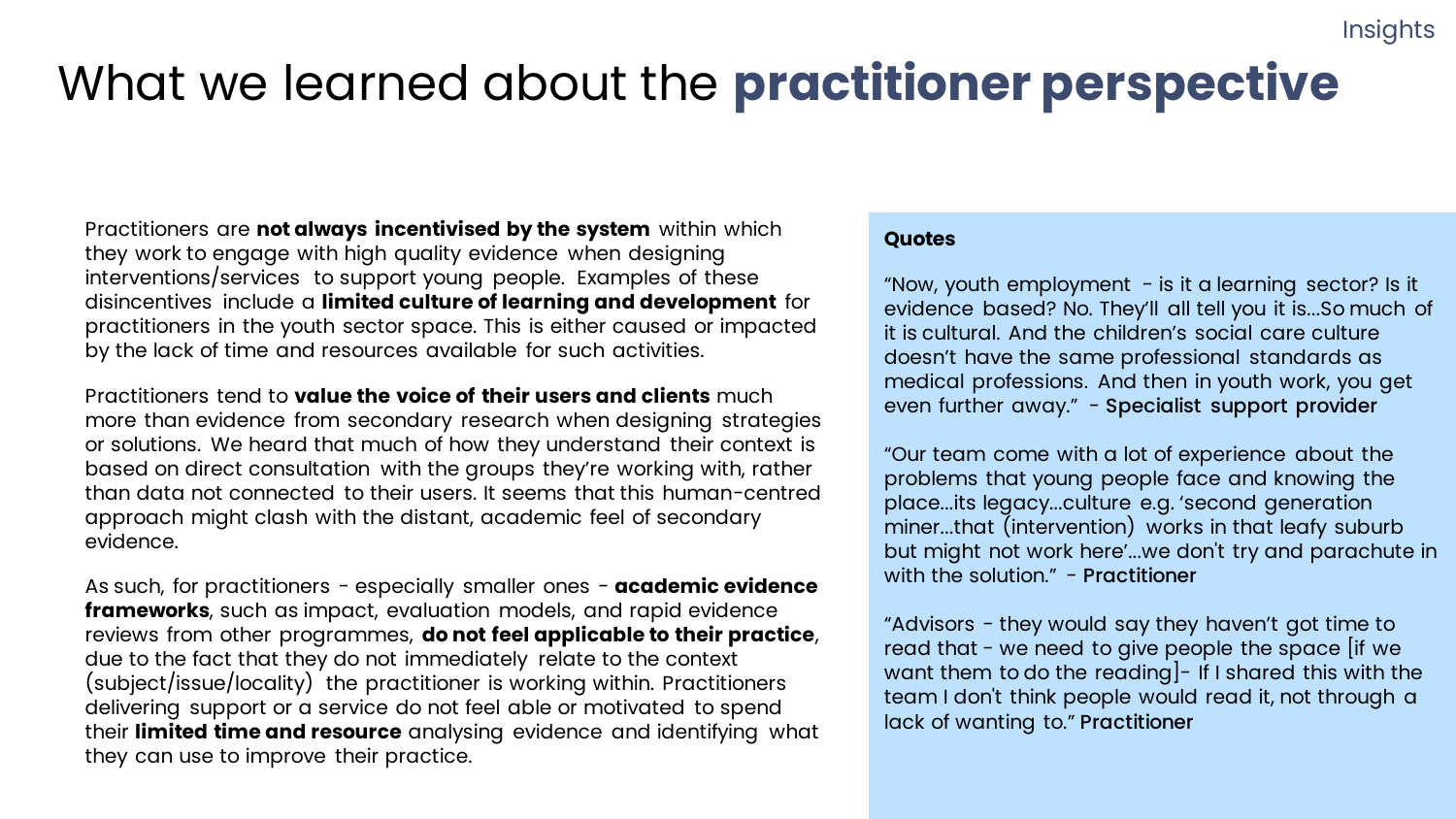#### What we learned about the **practitioner perspective** areas

Support provider organisations can help fill the **practiceknowledge gaps** by tailoring evidence about what works best to the context of the practitioners they're working with. Whether it relates to designing the most effective programmes or how best to evaluate the impact they're achieving.

The practitioner support providers we spoke to are offering **a range of different offers**, from impact evaluation support to regulatory/compliance support. Many have found that the most useful role they can play is to help the practitioners **benefit from evidence about what works** by offering tailored support, to alleviate the burden on practitioners to analyse the evidence themselves.

Since the most exposure practitioners may get to evidence about what works is via the bespoke support from specialist providers (when funding allows), **how can Youth Futures Foundation help support providers consistently use research and evidence** in their work so that their support is evidence-based?

#### **Quotes**

"We were established to help orgs working with young people to evaluate their work..realised this was a simplistic perception...the youth sector were not sitting around wondering how to do evaluations - actually the opposite. There was some resistance... approaches to evaluation - sector did not like them - not (seen to be) fit for purpose of the type of orgs" - Specialist support provider

**Opportunity** 

"[Research and evidence] needs to be published openly; to be applied - evidence heat maps are interesting but I can't use that; needs to be more than just interesting; granular (e.g. does it need to be *two*weeks work experience); tangible; feasible; need to know what orgs need to do to change their practice" -Specialist support provider

"We spread good practice, we have a lot of channels for bringing members and providers together to disseminate good practice...we leverage our members to talk to each other, people who are doing frontline delivery etc, we use them to get information about what delivery looks like". - Specialist support provider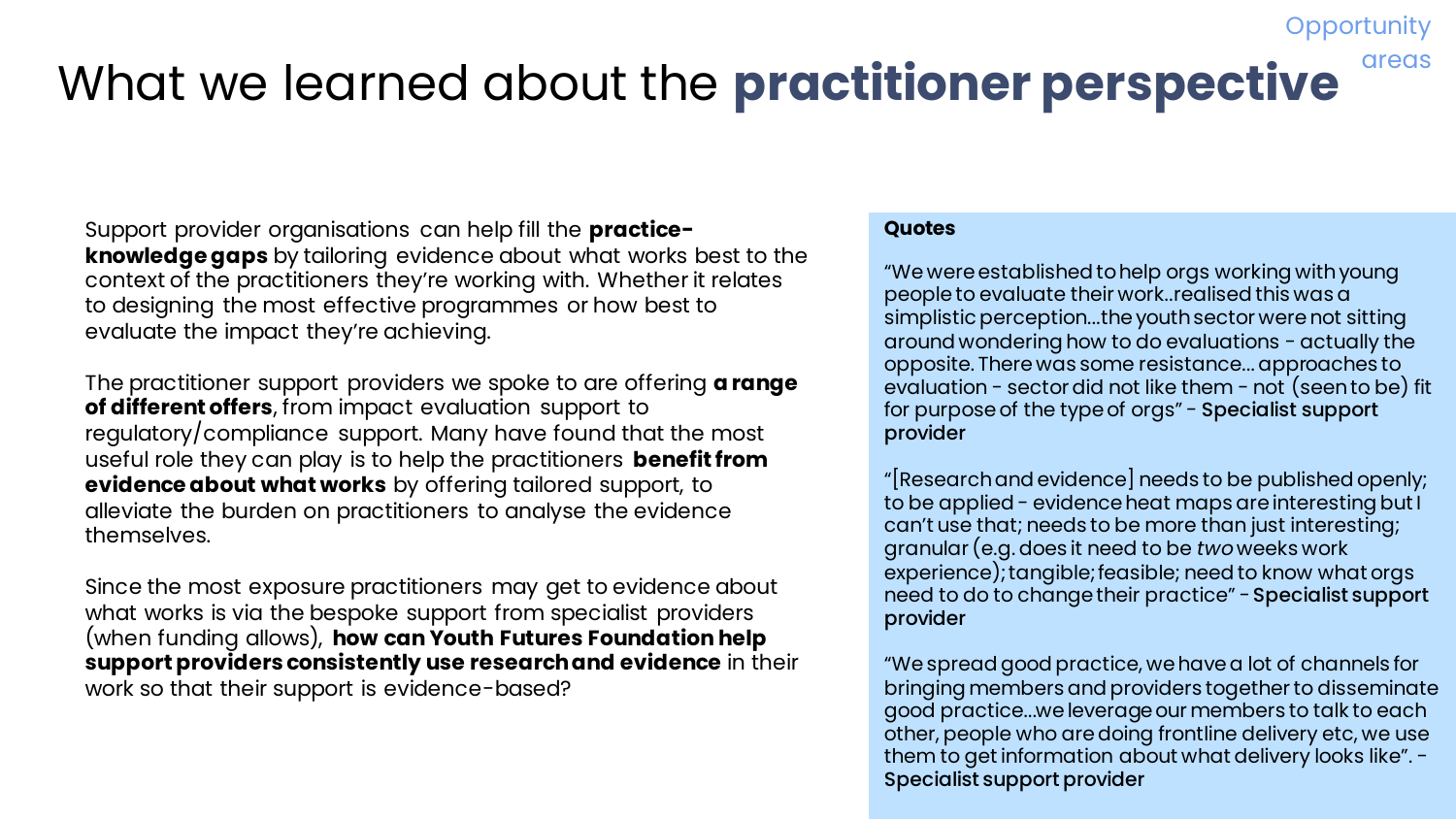## **Practitioners & their support providers as users**

As a practitioner I need **guidance**  that I can pick up and use, that tells me **what to do and how to do it** to motivate me to change my practices As a practitioner I need **guidance** that feels **relevant** and applicable to **the place** I'm working in and the **people I'm trying to serve** in order for it to be useful for my practice

As a practitioner support provider, I need to offer **information and support** to practitioners that will help them **attract funding** and design more effective programmes

As a practitioner support provider, I need **accessible analysis** of **up-todate** evidence that feels based on the day to day realities, concerns and pressing **challenges** of my practitioner clients, and allows me to provide them with bespoke guidance, programme design support, quality assurance and robust evaluation frameworks

As a practitioner, I need **access to evidence** about what works that will **convince funders** that the service/programme I'm proposing to deliver is the best, most effective option.



Requires further validation (i.e. an assumption extrapolated from research findings, but requires further research to validate)

User needs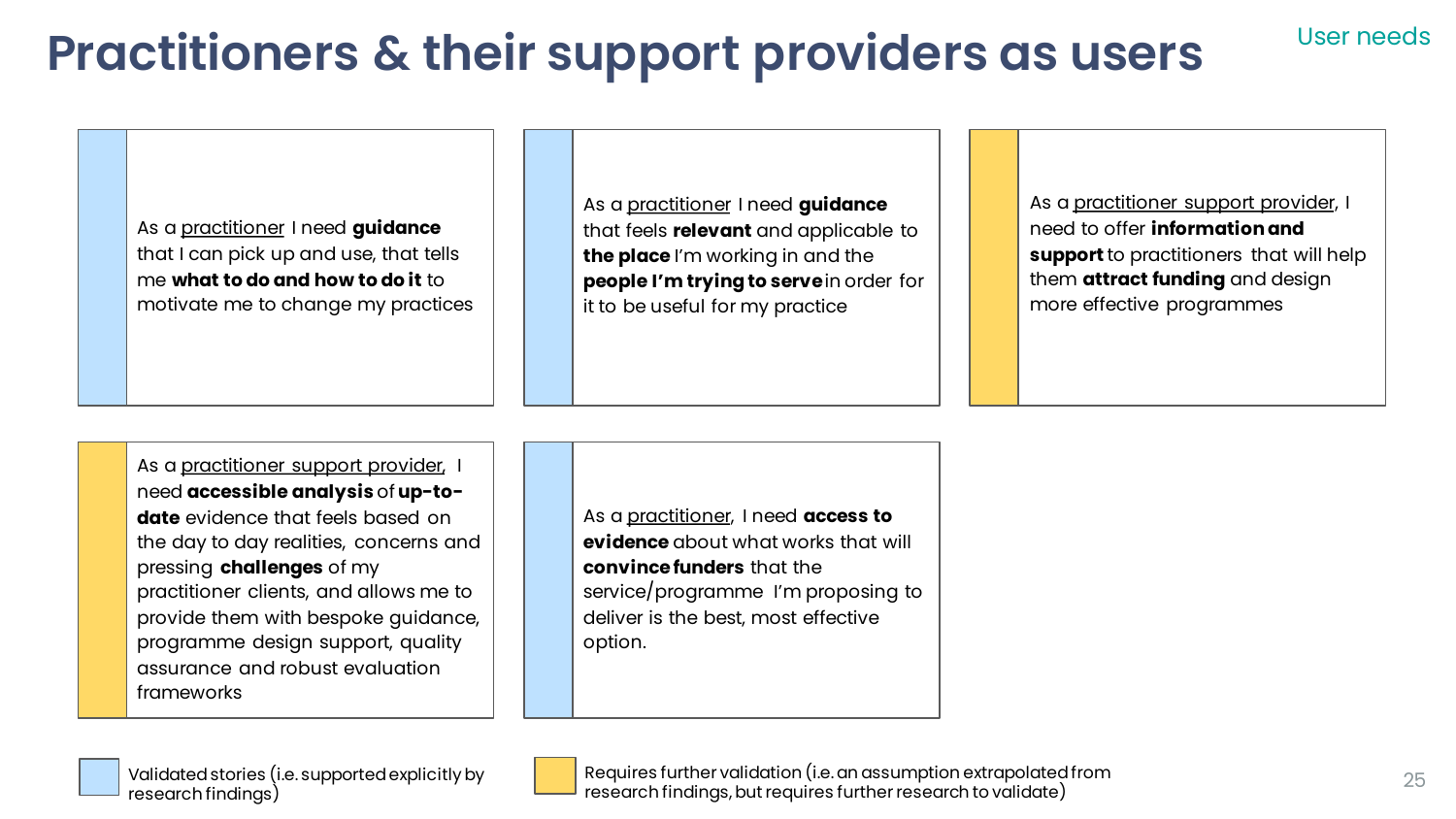## What we learned about the **policymaker perspective**

Policymakers are the more obvious **direct users** for any future Youth Futures Foundation's toolkit offer as they more readily **engage with evidence** about what works as part of their policy analysis work.

More research is required to substantiate our observations, but so far in our interviews we've identified that for policymakers to engage with research about what works they need it to be **free at the point of access**, **easily navigable** (e.g. must be able to filter by geography (within the UK), outcome, needs etc.); **accessible when short on time** and come from **'credible' sources** (i.e. both evidence that meets a standard of scientific robustness, as well as evidence that comes from timely primary research with people they are designing policy for).

Policymakers engage with research about what works so they can gain a **'full picture'** of what's going on in a certain policy area and seek to identify where policy is or isn't linking up so they can understand **where gaps may exist** e.g. where particular groups may be unintentionally excluded.

#### **Further research is required to establish substantial opportunity areas for further testing**.

#### **Quotes**

"[What policymakers need from evidence] It's about making it easy and accessible...this is what young people have told us they would like. This is what employers have told us would be useful to them. Everybody wants that, this is a solution, this is what you should do." Support provider

"In a council, locality and geography matters, so we've taken a sort of neighbourhood approach. Which is why understanding the lives of people was important to us. For a council that wasn't as well resourced, I think evidence would be even more vital. A lot of evidence exists in ERSA, but it sometimes feels slightly outdated. Would actually go to the Institute for Employment Studies more". - Local gov policymaker

"Wider applicability based on geography is tricky. If something is based in (council's local city) it might be seen as more useful, but potentially it's not." Local gov policymaker

"How the research is conducted is important. How on the ground it is and how involved are the people who are actually being affected. Are their voices and experiences taken into account?" - Local gov policymaker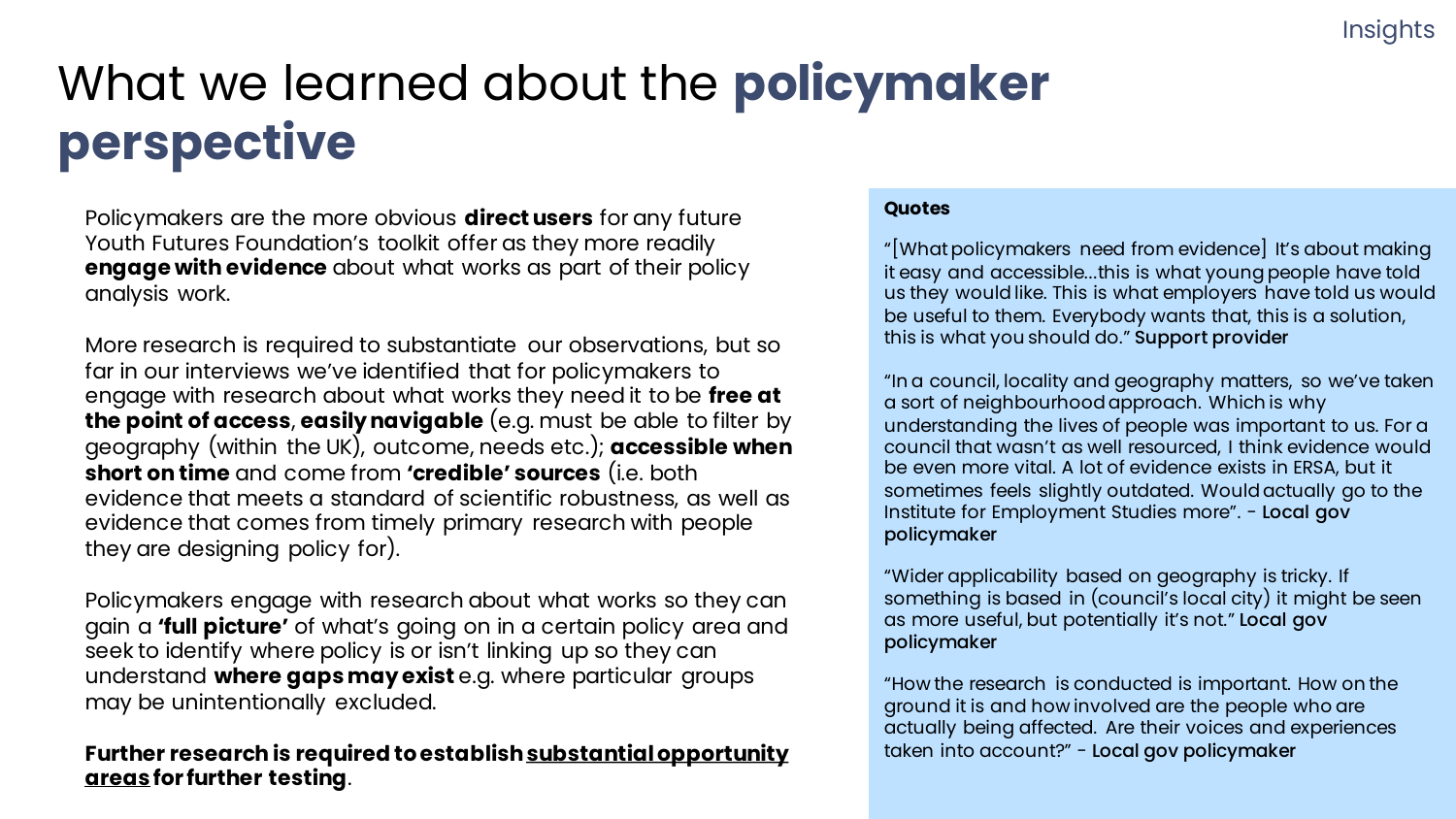## **Policymakers & commissioners as users**

As a policymaker I need my questions answered with **high quality research** and to be supported to understand what the implications are for policy solutions and other interventions

As a commissioner, if evidence around best practice is different from what we are funding currently, I need **compelling evidence** about **potential impact** and **cost efficiency** that will make me change my mind about where to put our funding/resources

As a policymaker I need easy access to high quality evidence about what works that allows me to **make policy and programmatic decisions** in a **political environment**

As a policymaker or commissioner, I need to make decisions about **how to invest the resources** we have available to deliver the greatest impact

User needs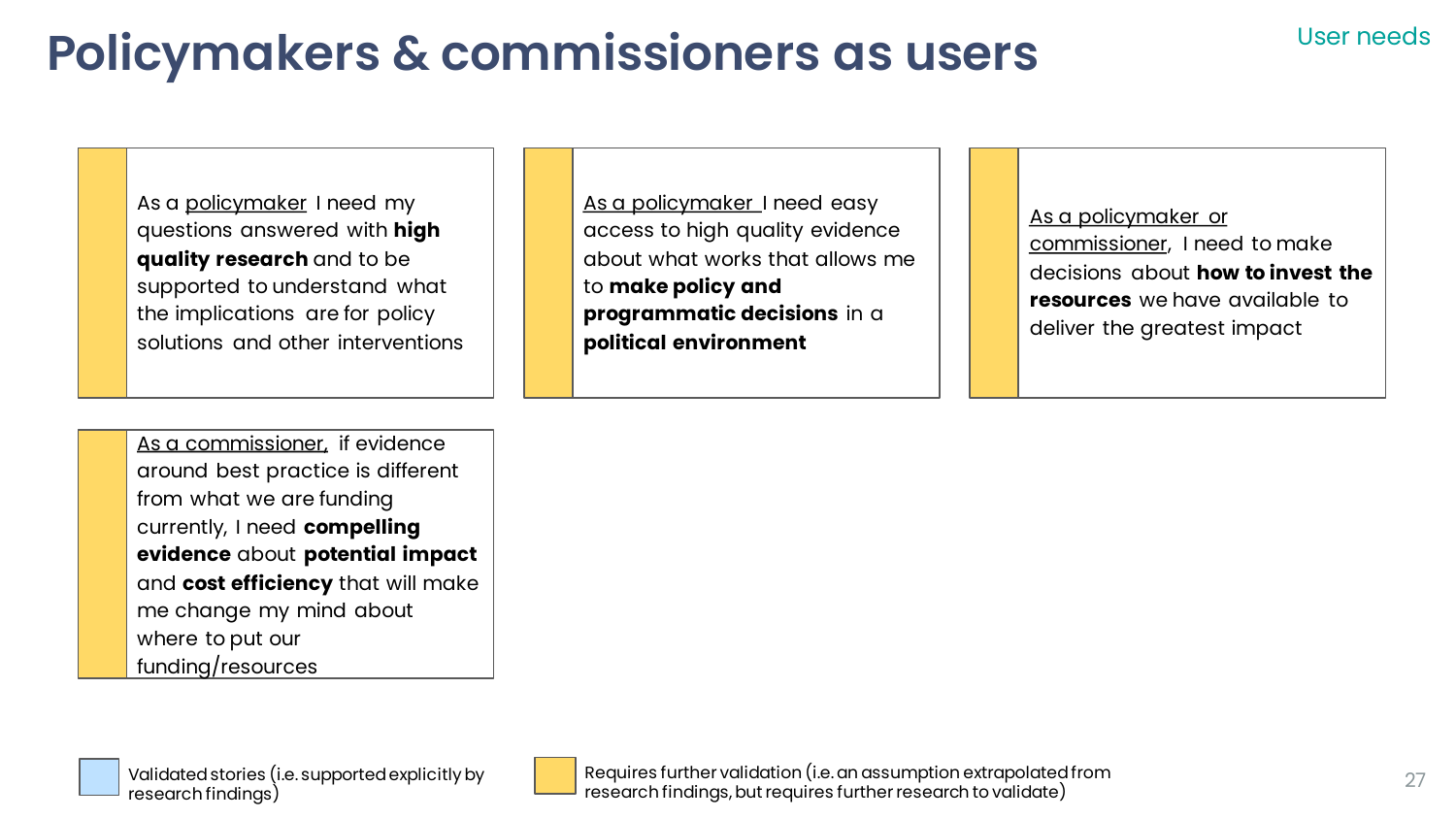## **What does this mean for a 'What Works' approach?**

futuregov.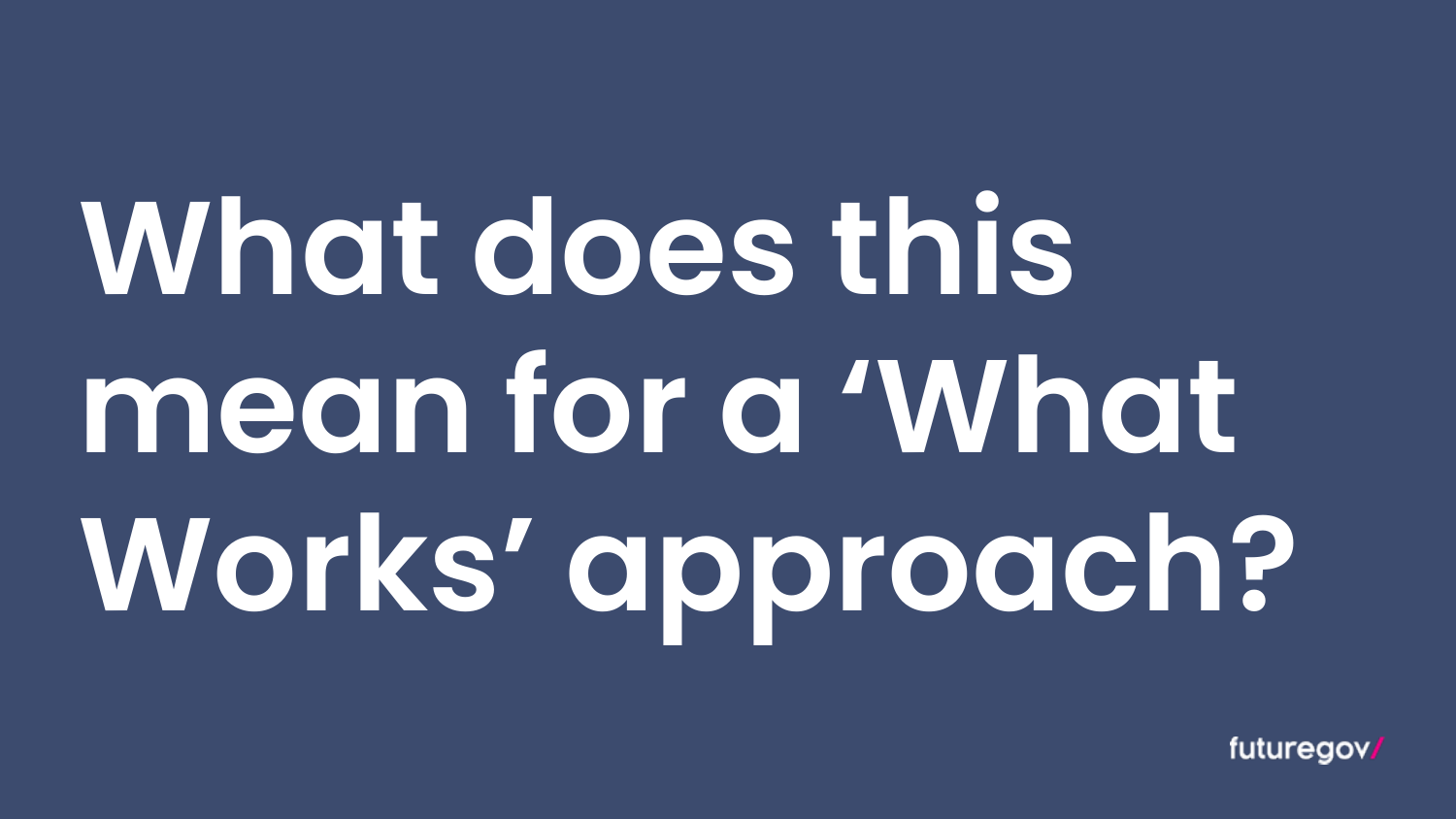## What does this mean for a What Works approach?

As we start to explore what this means for a What Works approach, we can consider three dimensions of design when identifying opportunities to test.

#### **Product**

Design effective content on a website (whether it's in the form of a toolkit / evidence map or something else) that meets users' needs for evidence and supports them to engage with youth interventions

For more detail on product design and what it entails, take at look at these definitions by Invisionapp: [link](https://www.invisionapp.com/inside-design/product-design/)

#### **Service**

Design the wider experience of users, stakeholders and audiences interacting with Youth Futures Foundation's evidence offer - considering how to collect, synthesise and disseminate evidence and translate it into product and engagement strategies

For more detail on service design, take at look at these definitions by GDS and Design Council: [link](https://www.designcouncil.org.uk/news-opinion/video-what-service-design) and link

#### **Org strategy**

Develop a shared understanding of Youth Futures Foundation's place in the system of youth employment that identifies how Youth Futures Foundation can best bring about change and design an effective, holistic org strategy to deliver on it

For more detail on organisational strategy design, take a look at these definitions by Nobl: [link](https://nobl.io/organizational-design)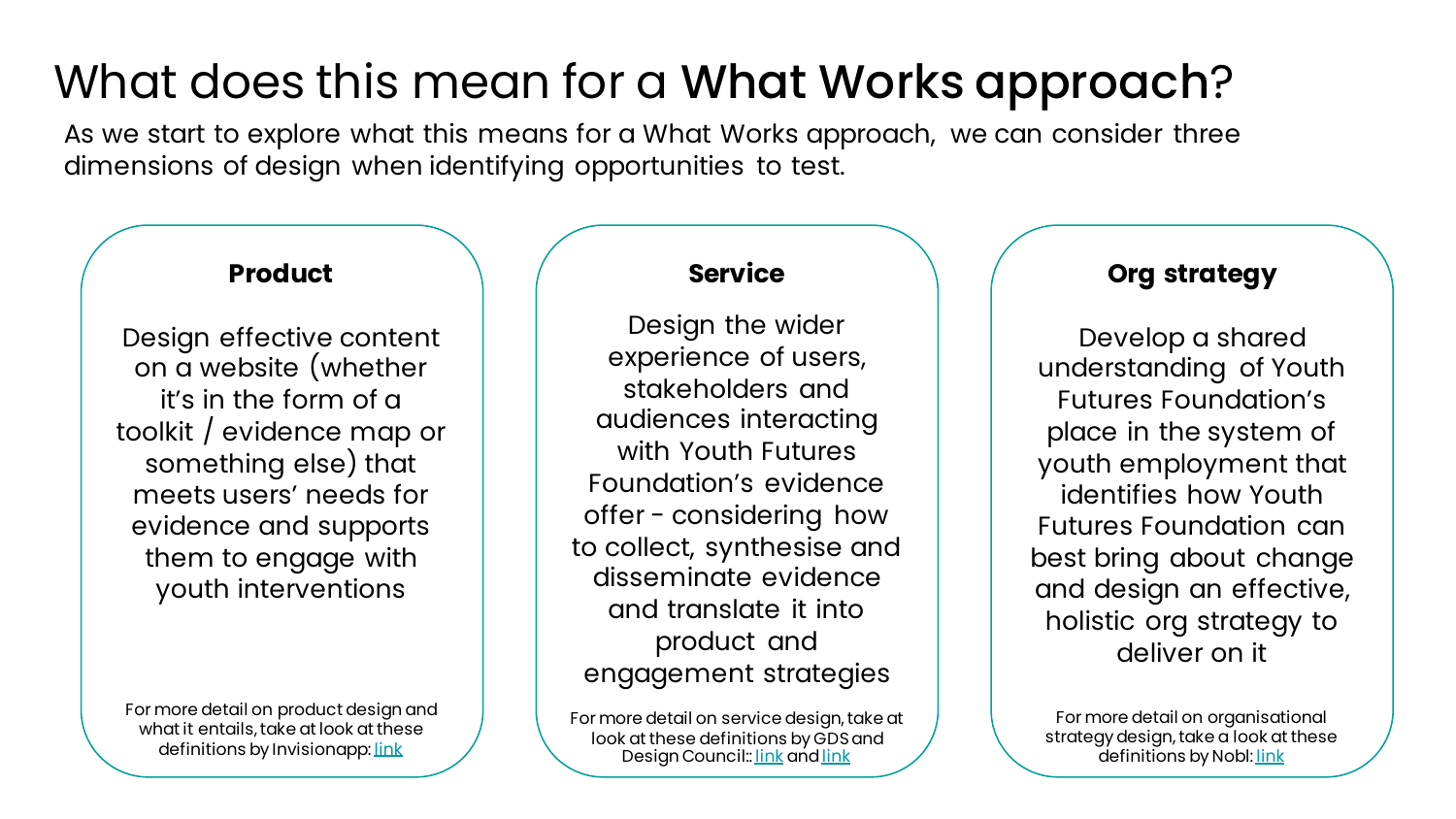## Employers - example opportunities

### **Opportunity areas** identified in research *(slide 21)* Example ideas to be developed and tested

If a purely research/ evidence offer won't meet the needs of employers, **how might Youth Futures Foundation offer other types of support to employers** to develop the right capabilities and conditions (motivations, management, structure, culture etc.) required to be more 'youth-friendly'

**Product:** an employer 'how to' document/workbook with various topics (covering recruitment, retention and progression)

**Service:** Youth Futures Foundation as a convener, bringing together to employers to share best practice from across the industry

**Org strategy:** Youth Futures Foundation to identify impactful levers for change around employer behaviour including mapping the current system of support offers targeting employers

**Further research:** reviews into effective models of support that increase employer uptake of evidence-based approaches to recruitment, retention, and progression of young people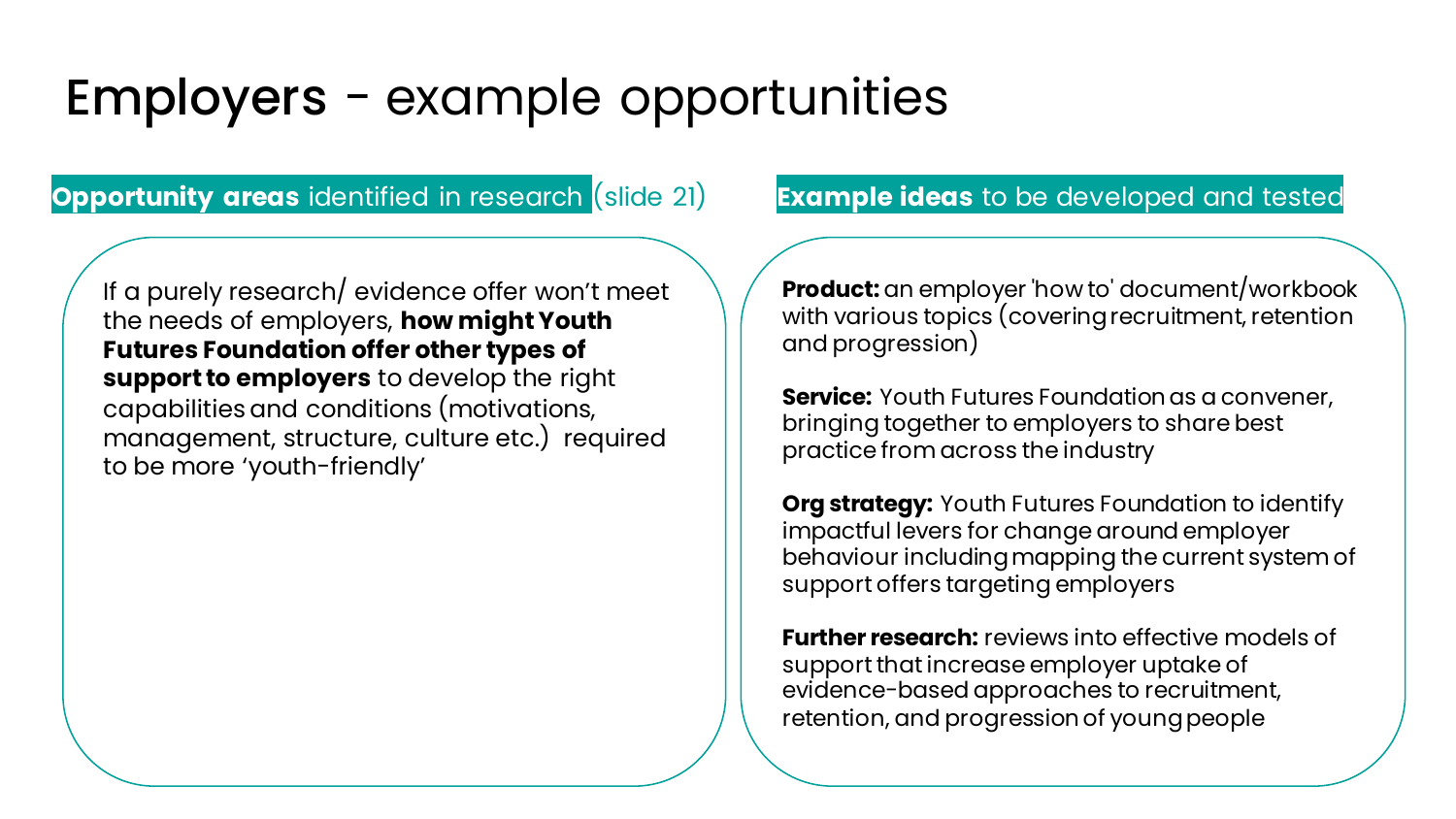## Practitioners - example opportunities

### **Opportunity areas** identified in research (slide 24) **Example ideas** to be developed and tested

Since the most exposure **practitioners** may get to evidence about what works is via the bespoke support from specialist providers (when funding allows), **how can Youth Futures Foundation help support providers consistently use research and evidence** in their work so that their support is evidence-based?

**NB**. *These support provider organisations are similar to the infrastructure organisation Youth Futures Foundation are currently working with. They are a range of organisations, from consultancies, member orgs to impact/evaluation support orgs.* 

**Product:** a practitioner framework (skills builder example) to develop youth employment interventions. Designed to give practitioners parameters around what types of interventions are proven to work

**Service:** opportunity for practitioners to engage with a service that supports them to use the framework to design and implement an intervention e.g. careers support for young people leaving care

**Org strategy:** this product and this service must be powered by robust evidence, curated and generated by the Impact and Evidence team. What strategic internal and external partnerships should we think about developing if we want to deliver a product and/or service like this?

**Further research:** literature review on effective approaches to changing practitioners' research uptake and usage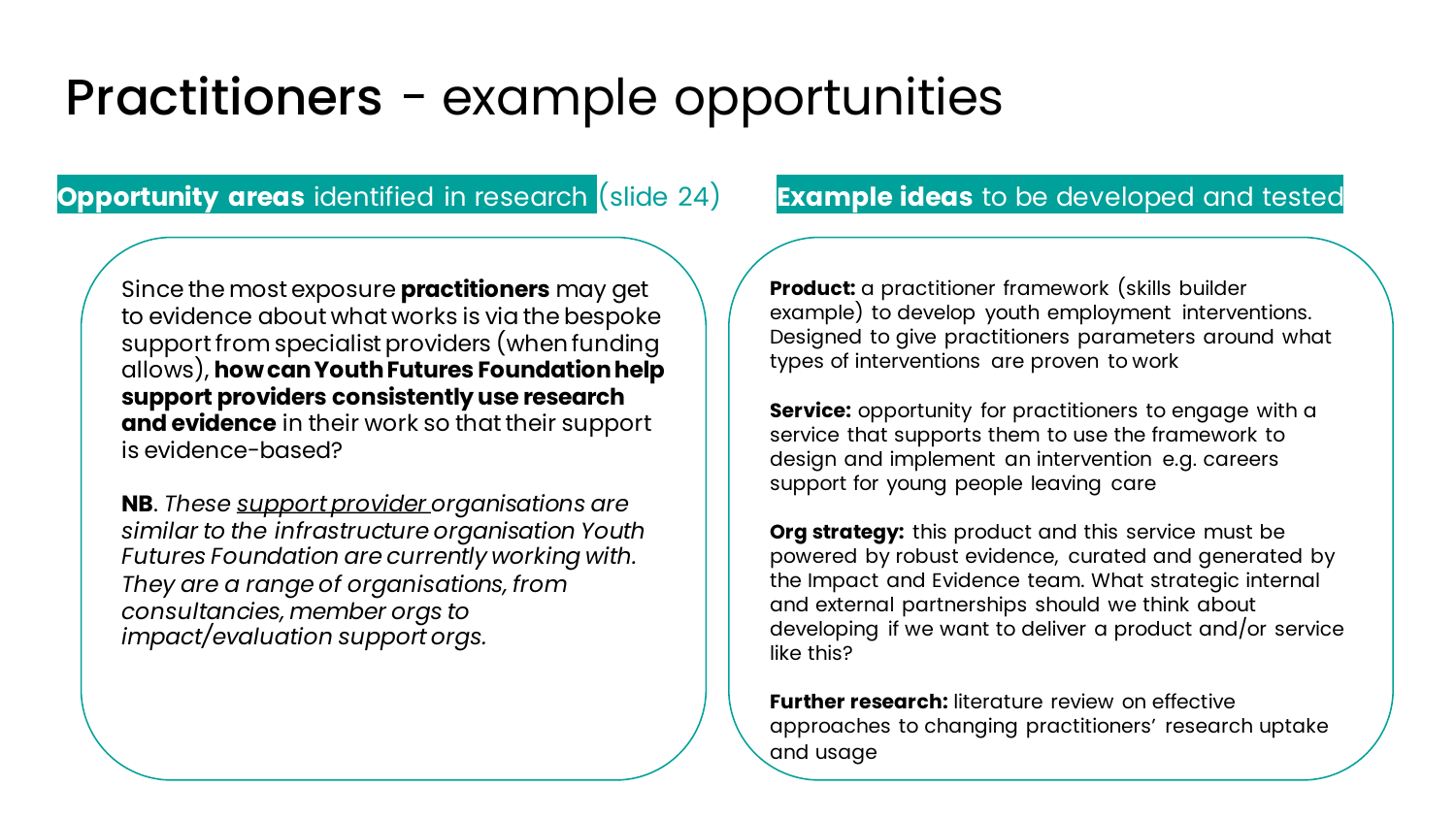## Policymakers

**Example research questions and activities** to be conducted in the next stages of this work

#### **Further research:**

**Substantiate initial findings** about what works best in terms of compelling policymakers to engage with WWC offers e.g. what do they define as 'credible', 'high quality' research, by conducting further interviews with a wider sample of central and local government policymakers

**Develop, test and iterate** different models that work well for policymakers from other WWC to test with policymaker research participants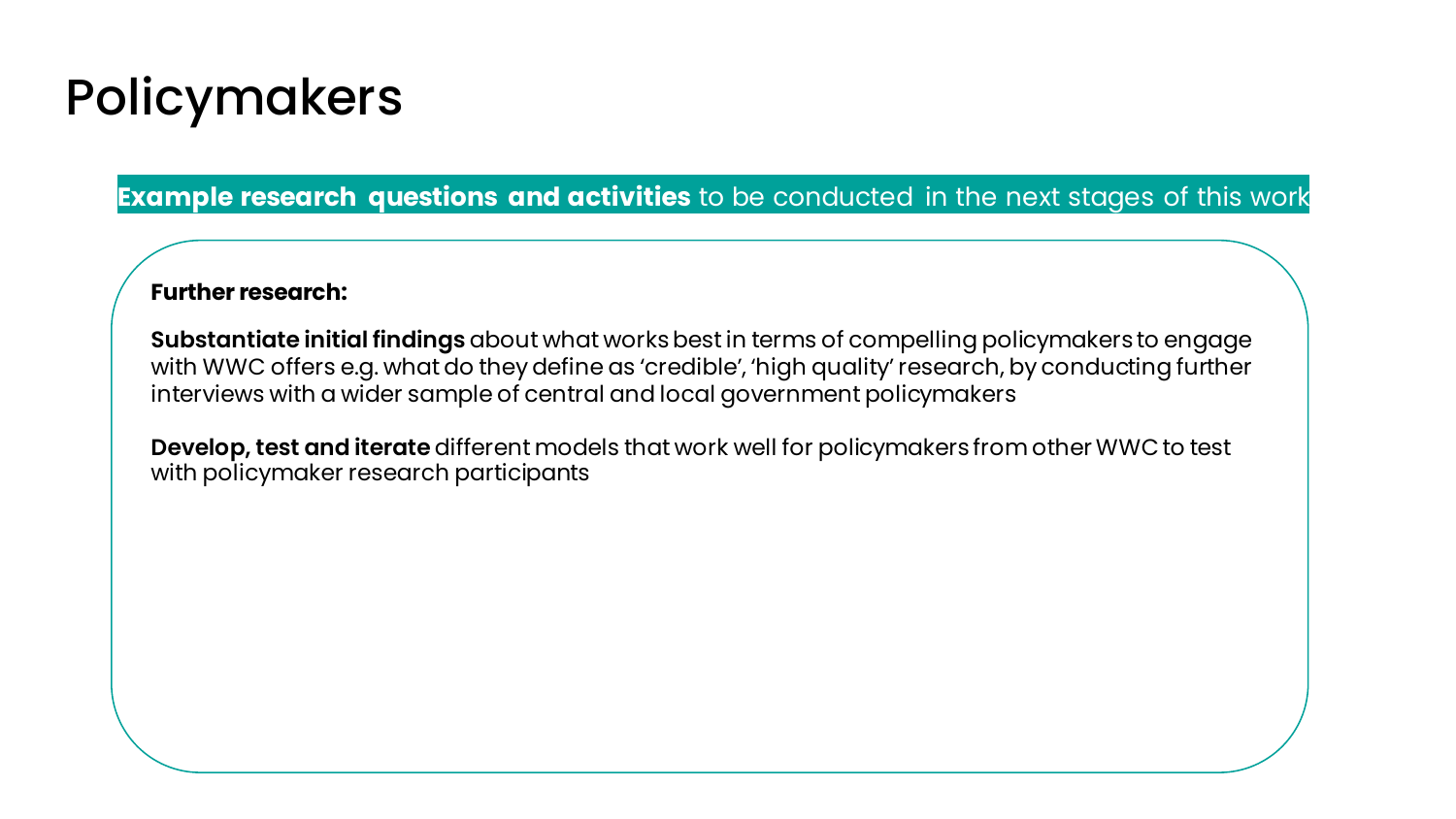## **How do we take this work forward?**

futuregov.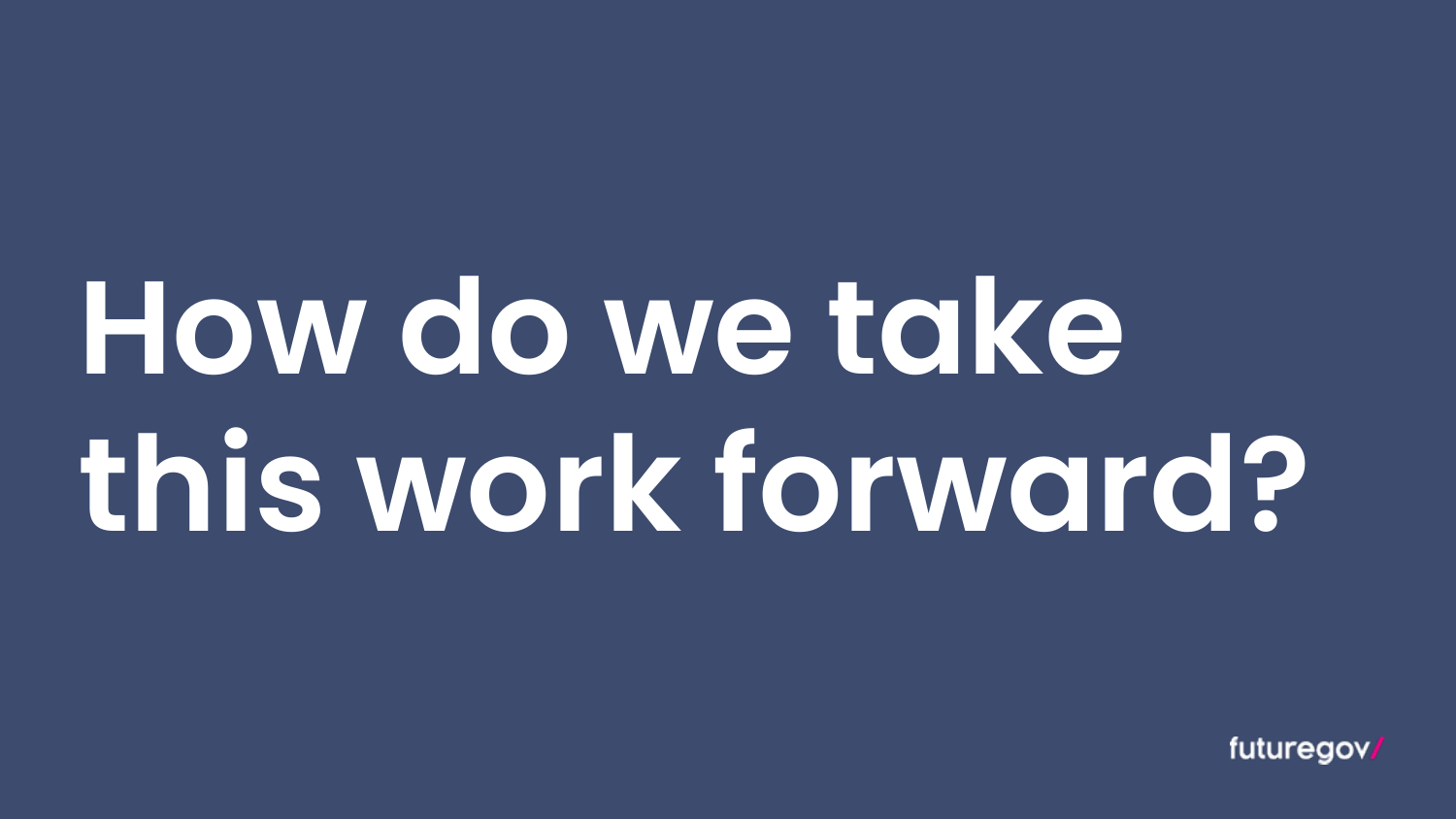### Where would the next steps fit in the design process?

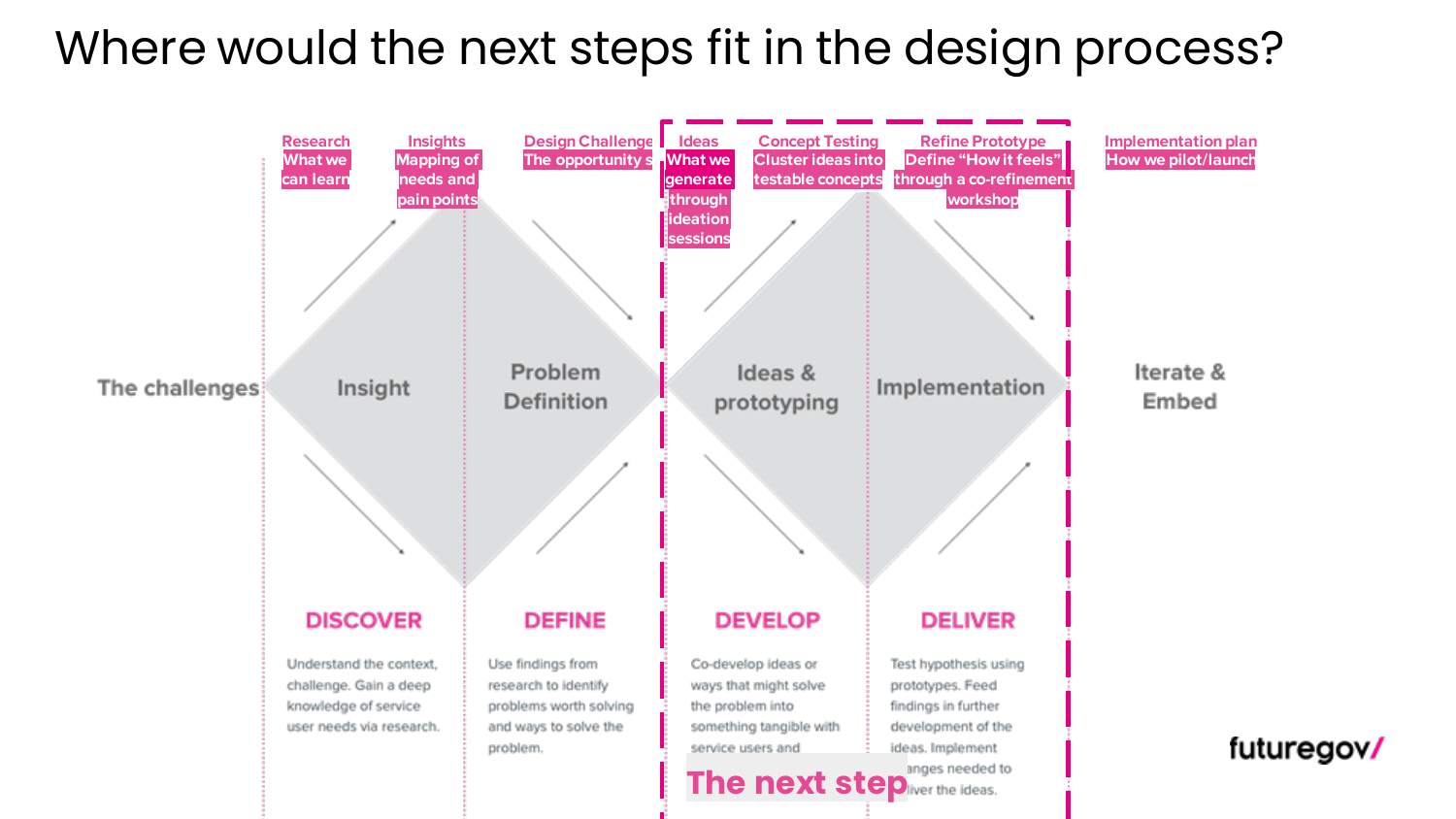### The next steps for this work



Identifying questions for planning the next stage of the project e.g.: -Who will sponsor the next phase of this work? -What is the scope of the next phase? See more detail on the following slide

Develop ideas to test with users to substantiate our insights and build a model for Youth Future Foundation's evidence as a service. This could involve: -Testing different (digital)

product ideas

-Testing how we deliver an end to end evidence service, broader than digital products

-Thinking differently about how we organise our services etc.

### **evidence proposition**

Following a cyclical learning process in which we've created and tested different approaches to a Youth Future Foundation's evidence service, we will use that data to refine a shortlist of options for the future approach.

Having defined usercentred options for Youth Futures Foundation's evidence proposition, we will go through a rigourous prioritisation possess, selecting the option that meets organisational requirements and outcomes as well as user needs.

Finally, a plan will need to be put into place for further testing in a live context, as part of a wider implementation plan.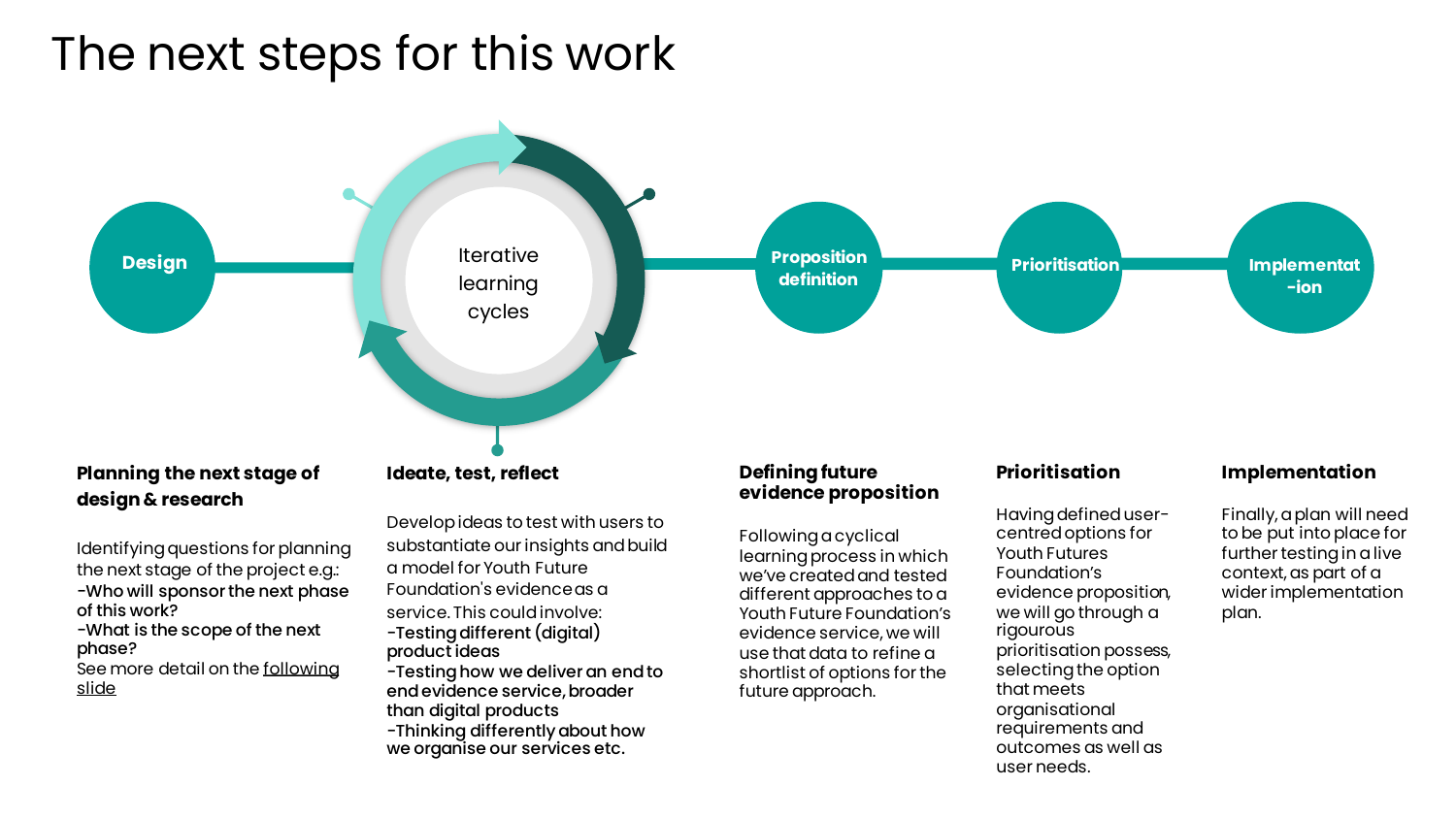## Planning the next stage of design and research

Here are the questions we will need to answer as we plan the next stage of design and research

❏ **Who/which teams will sponsor the next phase of this work?**

#### ❏ **What is the scope of the next phase?**

- testing different product ideas (digital and other)?
- testing how we deliver an end to end evidence service, that is broader than digital products?
- ❏ **What is our ambition for the next phase of work?**
	- new ways of working (design and agile)?
	- thinking differently about how we organise our services?
- ❏ **How will we resource the next phase of work?**
- ❏ **What capabilities do we need at YFF to move from design to research e.g. product/service design, delivery management?**
- ❏ **What parts of YFF would need to work together to deliver the next phase?**
	- a multidisciplinary team with representation from research, marcomms, strategy, grants etc?
- ❏ **What external support would we need (design, etc.)?**
- ❏ **What conditions do we need to create at YFF to move from research to design?**
	- for example, a 'test and learn' framework that allows us to try things without knowing exactly where they will go or whether they will work
- ❏ **When do we want to have accomplished the next phase?**